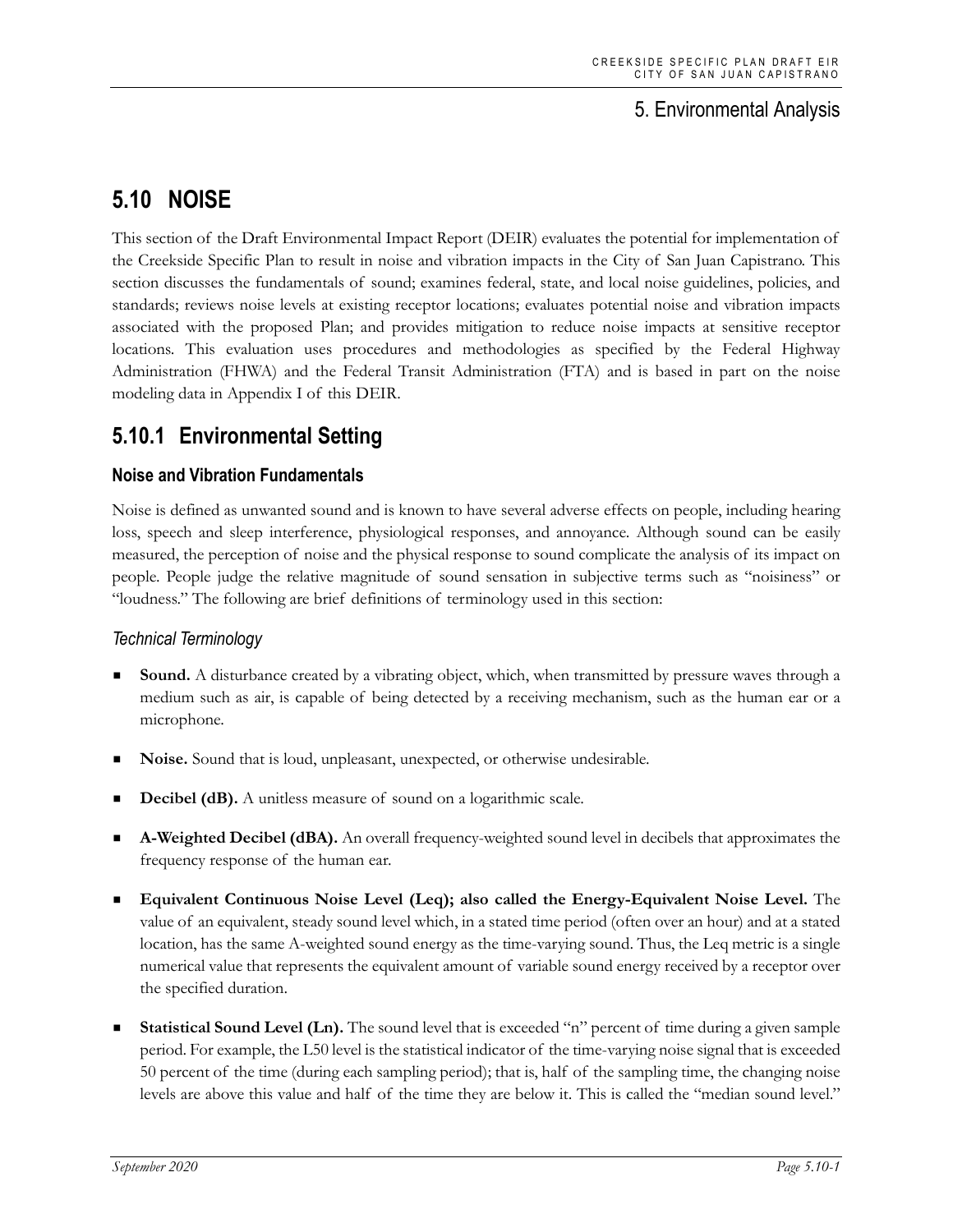The L10 level, likewise, is the value that is exceeded 10 percent of the time (i.e., near the maximum) and this is often known as the "intrusive sound level." The L90 is the sound level exceeded 90 percent of the time and is often considered the "effective background level" or "residual noise level."

- **Day-Night Sound Level (Ldn or DNL).** The energy-average of the A-weighted sound levels occurring during a 24-hour period, with 10 dB added to the sound levels occurring during the period from 10:00 PM to 7:00 AM.
- **Community Noise Equivalent Level (CNEL).** The energy average of the A-weighted sound levels occurring during a 24-hour period, with 5 dB added from 7:00 pm to 10:00 pm and 10 dB from 10:00 pm to 7:00 am. For general community/environmental noise, CNEL and Ldn values rarely differ by more than 1 dB (with the CNEL being only slightly more restrictive, that is, higher than the Ldn value). As a matter of practice, Ldn and CNEL values are interchangeable and are treated as equivalent in this assessment.
- **Sensitive Receptor.** Noise- and vibration-sensitive receptors include land uses where quiet environments are necessary for enjoyment and public health and safety. Residences, schools, motels and hotels, libraries, religious institutions, hospitals, and nursing homes are examples.
- **Peak Particle Velocity (PPV).** The peak rate of speed at which soil particles move (e.g., inches per second) due to ground vibration.

#### *Sound Fundamentals*

Sound is a pressure wave transmitted through the air. It is described in terms of loudness or amplitude (measured in decibels), frequency or pitch (measured in Hertz [Hz] or cycles per second), and duration (measured in seconds or minutes). The standard unit of measurement of the loudness of sound is the decibel (dB). Changes of 1 to 3 dBA are detectable under quiet, controlled conditions and changes of less than 1 dBA are usually indiscernible. A 3 dBA change in noise levels is considered the minimum change that is detectable with human hearing in outside environments. A change of 5 dBA is readily discernable to most people in an exterior environment whereas a 10 dBA change is perceived as a doubling (or halving) of the sound.

The human ear is not equally sensitive to all frequencies. Sound waves below 16 Hz are not heard at all and are "felt" more as a vibration. Similarly, while people with extremely sensitive hearing can hear sounds as high as 20,000 Hz, most people cannot hear above 15,000 Hz. In all cases, hearing acuity falls off rapidly above about 10,000 Hz and below about 200 Hz. Since the human ear is not equally sensitive to sound at all frequencies, a special frequency dependent rating scale is usually used to relate noise to human sensitivity. The A-weighted decibel scale (dBA) performs this compensation by discriminating against frequencies in a manner approximating the sensitivity of the human ear.

#### *Sound Measurement*

Sound pressure is measured through the A-weighted measure to correct for the relative frequency response of the human ear. That is, an A-weighted noise level de-emphasizes low and very high frequencies of sound similar to the human ear's de-emphasis of these frequencies.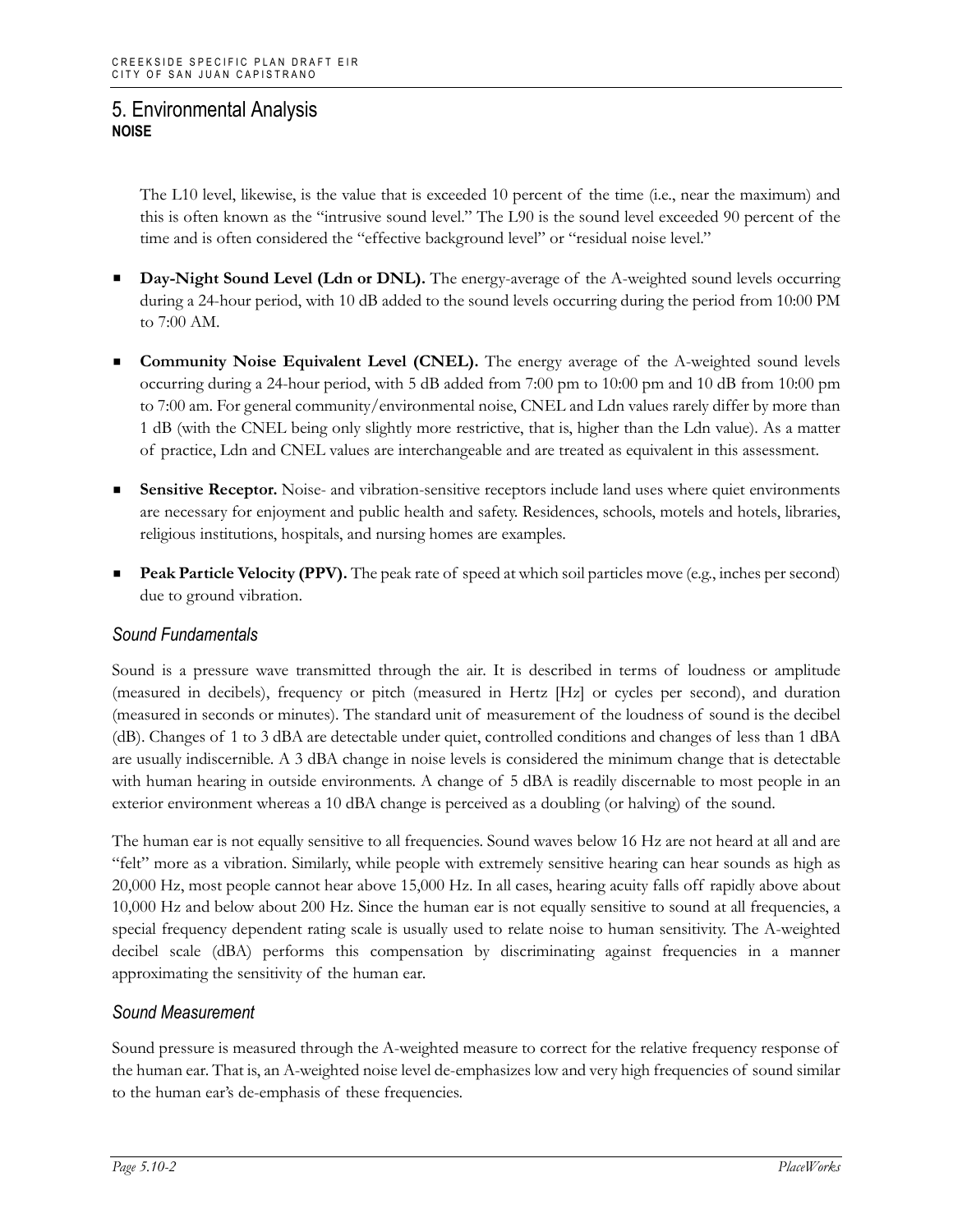Unlike linear units such as inches or pounds, decibels are measured on a logarithmic scale, representing points on a sharply rising curve. On a logarithmic scale, an increase of 10 dBA is 10 times more intense than 1 dBA, while 20 dBA is 100 times more intense, and 30 dBA is 1,000 times more intense. A sound as soft as human breathing is about 10 times greater than 0 dBA. The decibel system of measuring sound gives a rough connection between the physical intensity of sound and its perceived loudness to the human ear. Ambient sounds generally range from 30 dBA (very quiet) to 100 dBA (very loud).

Sound levels are generated from a source and their decibel level decreases as the distance from that source increases. Sound dissipates exponentially with distance from the noise source. This phenomenon is known as "spreading loss." For a single point source, sound levels decrease by approximately 6 dBA for each doubling of distance from the source. This drop-off rate is appropriate for noise generated by on-site operations from stationary equipment or activity at a project site. If noise is produced by a line source, such as highway traffic, the sound decreases by 3 dBA for each doubling of distance in a hard site environment. Line source noise in a relatively flat environment with absorptive vegetation decreases by 4.5 dBA for each doubling of distance.

Time variation in noise exposure is typically expressed in terms of a steady-state energy level equal to the energy content of the time varying period (called Leq), or alternately, as a statistical description of the sound level that is exceeded over some fraction of a given observation period. For example, the L50 noise level represents the noise level that is exceeded 50 percent of the time. Half the time the noise level exceeds this level and half the time the noise level is less than this level. This level is also representative of the level that is exceeded 30 minutes in an hour. Similarly, the L2, L8, and L25 values represent the noise levels that are exceeded 2, 8, and 25 percent of the time or 1, 5, and 15 minutes per hour. These "L" values are typically used to demonstrate compliance for stationary noise sources with a city's noise ordinance, as discussed below. Other values typically noted during a noise survey are the Lmin and Lmax. These values represent the minimum and maximum root-mean-square noise levels obtained over the measurement period.

Because community receptors are more sensitive to unwanted noise intrusion during the evening and at night, an artificial dB increment be added to quiet time noise levels in a 24-hour noise descriptor called the Community Noise Equivalent Level (CNEL) or Day-Night Noise Level (Ldn). The CNEL descriptor requires that an artificial increment of 5 dBA be added to the actual noise level for the hours from 7:00 P.M. to 10:00 P.M. and 10 dBA for the hours from 10:00 P.M. to 7:00 A.M. The Ldn descriptor uses the same methodology except that there is no artificial increment added to the hours between 7:00 P.M. and 10:00 P.M. Both descriptors give roughly the same 24-hour level with the CNEL being only slightly more restrictive (i.e., higher).

#### *Psychological and Physiological Effects of Noise*

Physical damage to human hearing begins at prolonged exposure to noise levels higher than 85 dBA. Exposure to high noise levels affects our entire system, with prolonged noise exposure in excess of 75 dBA increasing body tensions, and thereby affecting blood pressure, functions of the heart and the nervous system. In comparison, extended periods of noise exposure above 90 dBA could result in permanent hearing damage. When the noise level reaches 120 dBA, a tickling sensation occurs in the human ear even with short-term exposure. This level of noise is called the threshold of feeling. As the sound reaches 140 dBA, the tickling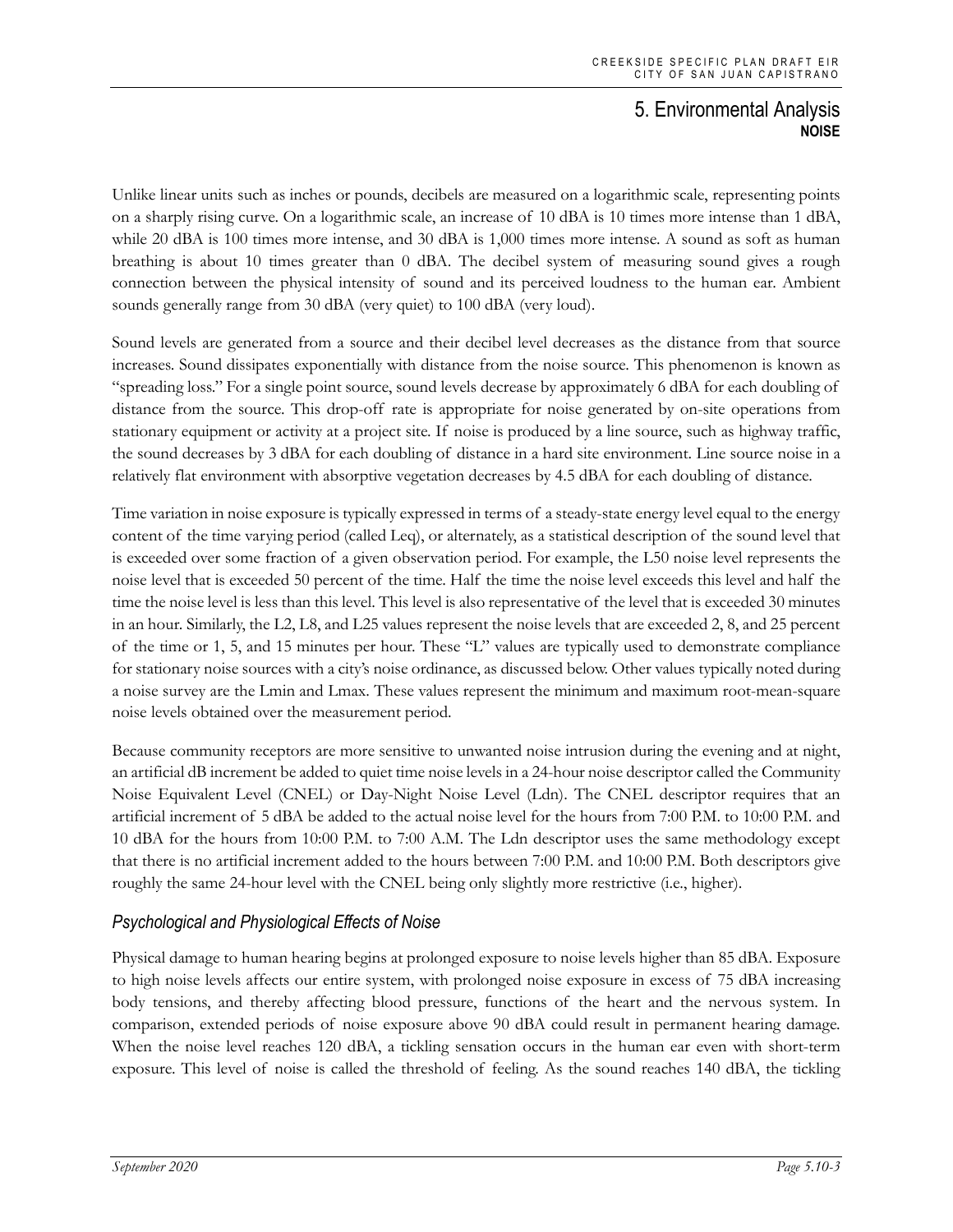sensation is replaced by the feeling of pain in the ear. This is called the threshold of pain. Table 5.10-1 shows typical noise levels from familiar noise sources.

| Table 5.10-1 | <b>Typical Noise Levels</b> |  |
|--------------|-----------------------------|--|
|              |                             |  |

| <b>Common Outdoor Activities</b>   | <b>Noise Level</b><br>(dBA) | <b>Common Indoor Activities</b>             |
|------------------------------------|-----------------------------|---------------------------------------------|
| Onset of physical discomfort       | $120+$                      |                                             |
|                                    |                             |                                             |
|                                    | 110                         | Rock Band (near amplification system)       |
| Jet Flyover at 1,000 feet          |                             |                                             |
|                                    | 100                         |                                             |
| Gas Lawn Mower at three feet       |                             |                                             |
|                                    | 90                          |                                             |
| Diesel Truck at 50 feet, at 50 mph |                             | Food Blender at 3 feet                      |
|                                    | 80                          | Garbage Disposal at 3 feet                  |
| Noisy Urban Area, Daytime          |                             |                                             |
|                                    | 70                          | Vacuum Cleaner at 10 feet                   |
| Commercial Area                    |                             | Normal speech at 3 feet                     |
| Heavy Traffic at 300 feet          | 60                          |                                             |
|                                    |                             | Large Business Office                       |
| Quiet Urban Daytime                | 50                          | Dishwasher Next Room                        |
|                                    |                             |                                             |
| Quiet Urban Nighttime              | 40                          | Theater, Large Conference Room (background) |
| Quiet Suburban Nighttime           |                             |                                             |
|                                    | 30                          | Library                                     |
| Quiet Rural Nighttime              |                             | Bedroom at Night, Concert Hall (background) |
|                                    | 20                          |                                             |
|                                    |                             | <b>Broadcast/Recording Studio</b>           |
|                                    | 10                          |                                             |
| Lowest Threshold of Human Hearing  | 0                           | Lowest Threshold of Human Hearing           |
|                                    |                             |                                             |
| Source: Caltrans 2013.             |                             |                                             |

#### *Vibration Fundamentals*

Vibration is an oscillating motion in the earth. Like noise, vibration is transmitted in waves, but in this case through the earth or solid objects. Unlike noise, vibration is typically of a frequency that is felt rather than heard. Vibration amplitudes can be described in terms of peak particle velocity (PPV), which is the maximum instantaneous peak of the vibration signal. PPV is appropriate for evaluating potential building damage. The units for PPV are normally inches per second (in/sec). Typically, groundborne vibration generated by human activities attenuates rapidly with distance from the source of the vibration.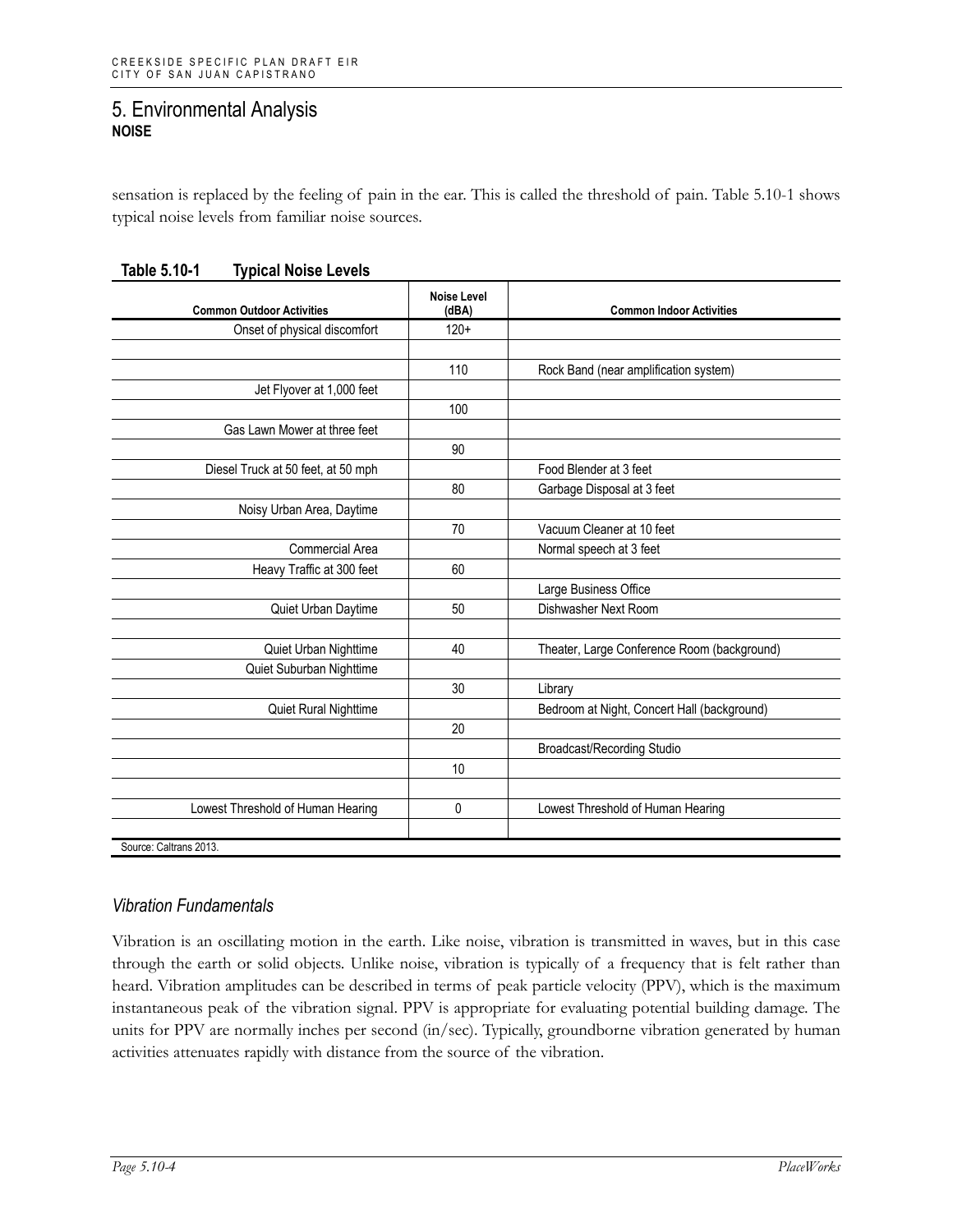The way in which vibration is transmitted through the earth is called propagation. As vibration waves propagate from a source, the energy is spread over an ever-increasing area such that the energy level striking a given point is reduced with the distance from the energy source. This geometric spreading loss is inversely proportional to the square of the distance. The amount of attenuation provided by material damping varies with soil type and condition as well as the frequency of the wave.

## **5.10.1.1 REGULATORY BACKGROUND**

To limit population exposure to physically and/or psychologically damaging as well as intrusive noise levels, the federal government, the State of California, and municipalities in the state have established standards and ordinances to control noise.

### **Federal**

There are no federal noise regulations directly applicable to the proposed Plan.

### **State**

### *California Building Code*

The California Building Code (CBC), Title 24, Part 2, Volume 1, Chapter 12, Section 1207.11.2, *Allowable Interior Noise Levels*, requires that interior noise levels attributable to exterior sources shall not exceed 45 dB in any habitable room. The noise metric is evaluated as either the day-night average sound level  $(L<sub>dn</sub>)$  or the community noise equivalent level (CNEL), consistent with the noise element of the local general plan.

Structures with habitable rooms that are near major transportation noise sources within the 60 dBA CNEL noise contour require an acoustical analysis showing that the structure has been designed to limit intruding noise in the prescribed allowable levels. To comply with these regulations, applicants of new the residential projects are required to submit an acoustical report in areas where noise and land use compatibility is a concern. The report is required to analyze exterior noise sources affecting the proposed dwelling site, predicted noise spectra at the exterior of the proposed dwelling structure considering present and future land usage, basis for the prediction (measured or obtained from published data), noise attenuation measures to be applied, and an analysis of the noise insulation effectiveness of the proposed construction showing that the prescribed interior noise level requirements are met. If interior allowable noise levels are met by requiring that windows be inoperable or closed, the design for the structure must also specify the means that will be employed to provide ventilation and cooling, if necessary, to provide a habitable interior environment.

#### *General Plan Guidelines*

The California Office of Planning and Research's General Plan Guidelines discusses how ambient noise should influence land use and development decisions and includes a table of normally acceptable, conditionally acceptable, normally unacceptable, and clearly unacceptable uses at different noise levels expressed in CNEL. A conditionally acceptable designation implies new construction or development should be undertaken only after a detailed analysis of the noise reduction requirements for each land use is made and needed noise insulation features are incorporated in the design. By comparison, a normally acceptable designation indicates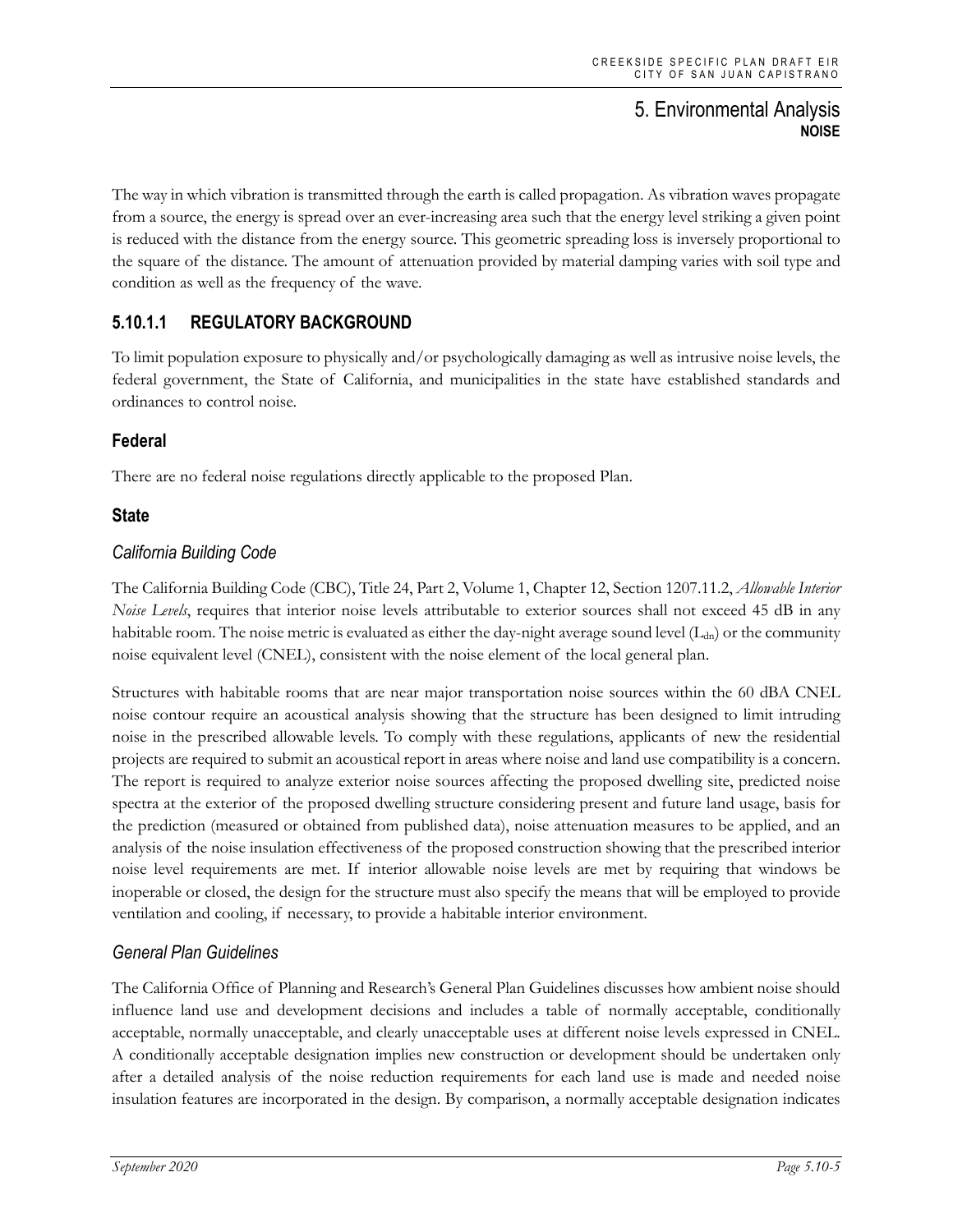that standard construction can occur with no special noise reduction requirements. The City of San Juan Capistrano standards are discussed in greater detail below.

#### **Local Noise Standards**

#### *City of San Juan Capistrano General Plan*

The San Juan Capistrano General Plan Noise Element addresses noise sources in the community and identifies ways to reduce the impacts of these noise sources on the community. The primary type of noise identified by the General Plan Noise Element is transportation from sources such as vehicular traffic, airport, and rail. The noise element contains goals and policies to achieve and maintain noise levels compatible with various land uses. The element identifies land uses that are sensitive to noise and ensures that noise-generating land uses are located so that they do not impact sensitive areas. Table 5.10-2 summarizes the City's noise and land use compatibility standards. The following goals and policies are directly related to the proposed Plan:

**Noise Goal 1**: Minimize the effects of noise through proper land use planning.

Policy 1.1 Utilize noise/land use compatibility standards as a guide for future planning and development decisions.

**Policy 1.2** Provide noise control measures and sound attenuating construction in areas of new construction or rehabilitation.

**Noise Goal 2:** Minimize transportation related noise impacts

**Policy 2.1** Reduce transportation related noise impacts to sensitive land uses through the use of noise control measures.

**Policy 2.2** Control truck traffic routing to reduce transportation related noise impacts to sensitive land uses.

**Policy 2.3** Incorporate sound-reduction design in development projects impacted by transportation related noise.

**Noise Goal 3**: Minimize non-transportation related noise impacts

**Policy 3.1** Reduce the impacts of noise production land uses and activities on noise-sensitive land uses.

**Policy 3.2** Incorporate sound reduction design in new construction or rehabilitation projects impacted by non-transportation related noise.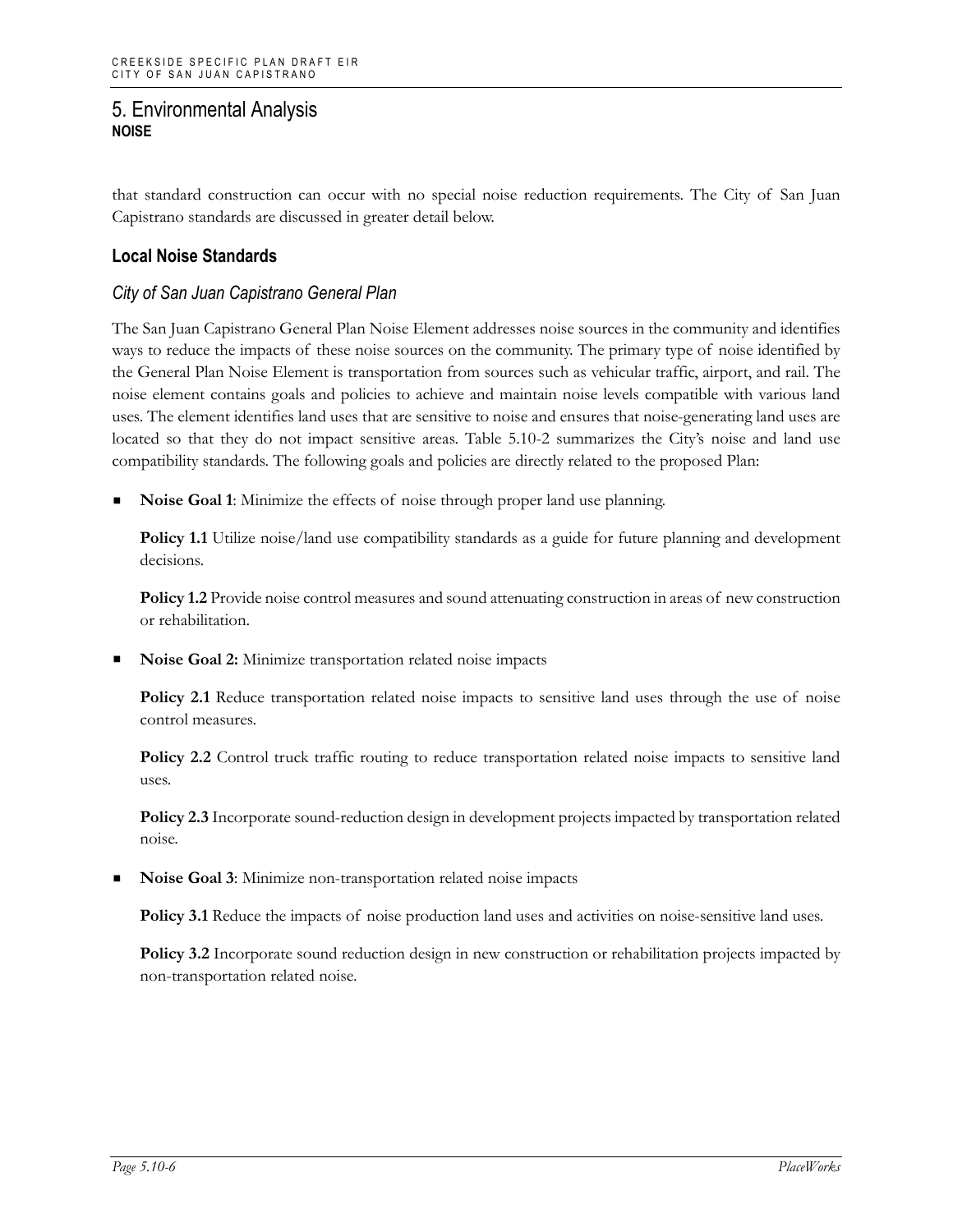| Table 5.10-2 |  | Noise/Land Use Compatibility Matrix – San Juan Capistrano General Plan Noise Element |
|--------------|--|--------------------------------------------------------------------------------------|
|              |  |                                                                                      |

|                                                                   |    |    |    | CNEL (dBA) |    |    |
|-------------------------------------------------------------------|----|----|----|------------|----|----|
| <b>Land Uses</b>                                                  | 55 | 60 | 65 | 70         | 75 | 80 |
| Residential - Single Family, Multifamily, Duplex                  | Α  | B  | B  | C          | D  | D  |
| Residential- Mobile Homes                                         | A  | B  | С  | C          | D  | D  |
| Transient Lodging: Hotels and Motels                              | A  | B  | B  | С          | C  | D  |
| Schools, Libraries, Churches, Hospitals, Nursing Homes            | A  | B  | С  | C          | D  | D  |
| Auditoriums, Concert Halls, Amphitheaters                         | B  | C  | С  | D          | D  | D  |
| Sports Arena, Outdoor Spectator Sports, Amusement Parks           | A  | A  | B  | B          | D  | D  |
| Playground, Neighborhood Parks                                    | A  | A  | B  | С          | D  | D  |
| Golf Courses, Riding Stables, Water Recreation, Cemeteries        | A  | A  | A  | B          | C  | C  |
| Office and Professional                                           | A  | A  | B  | B          | C  | D  |
| Commercial Retail, Banks, Restaurants, Theaters                   | A  | A  | A  | B          | B  | C  |
| Industrial, Manufacturing, Utilities, Wholesale, Service Stations | A  | A  | A  | B          | B  | B  |
| Agriculture                                                       | A  | A  | Α  | A          | A  | A  |

Source: San Juan Capistrano General Plan Noise Element, 1999

Explanatory Notes

A = Normally Acceptable – Specified land use is satisfactory based on the assumption that any buildings involved are of normal conventional construction, without any special noise insulation requirements.

B = Conditionally Acceptable – New construction or development should be undertaken only after a detailed analysis of the noise requirements is made and needed noise insulation features included in the design. Conventional construction, but with closed windows and fresh air supply systems or air conditioning will normally suffice.

C = Normally Unacceptable – New construction or development should generally be discouraged. If it does proceed, a detailed analysis of the noise reduction requirements must be made and needed noise insulation features included in the design.

D = Clearly Unacceptable - New construction or development should generally not be undertaken

## *City of San Juan Capistrano Municipal Code*

#### *Interior and Exterior Noise Levels*

Municipal Code Section 9-3.531, *Noise Standards,* provides noise standards for residential properties. Table 5.10- 3 summarizes allowable exterior noise levels at the receiving property lines of residences.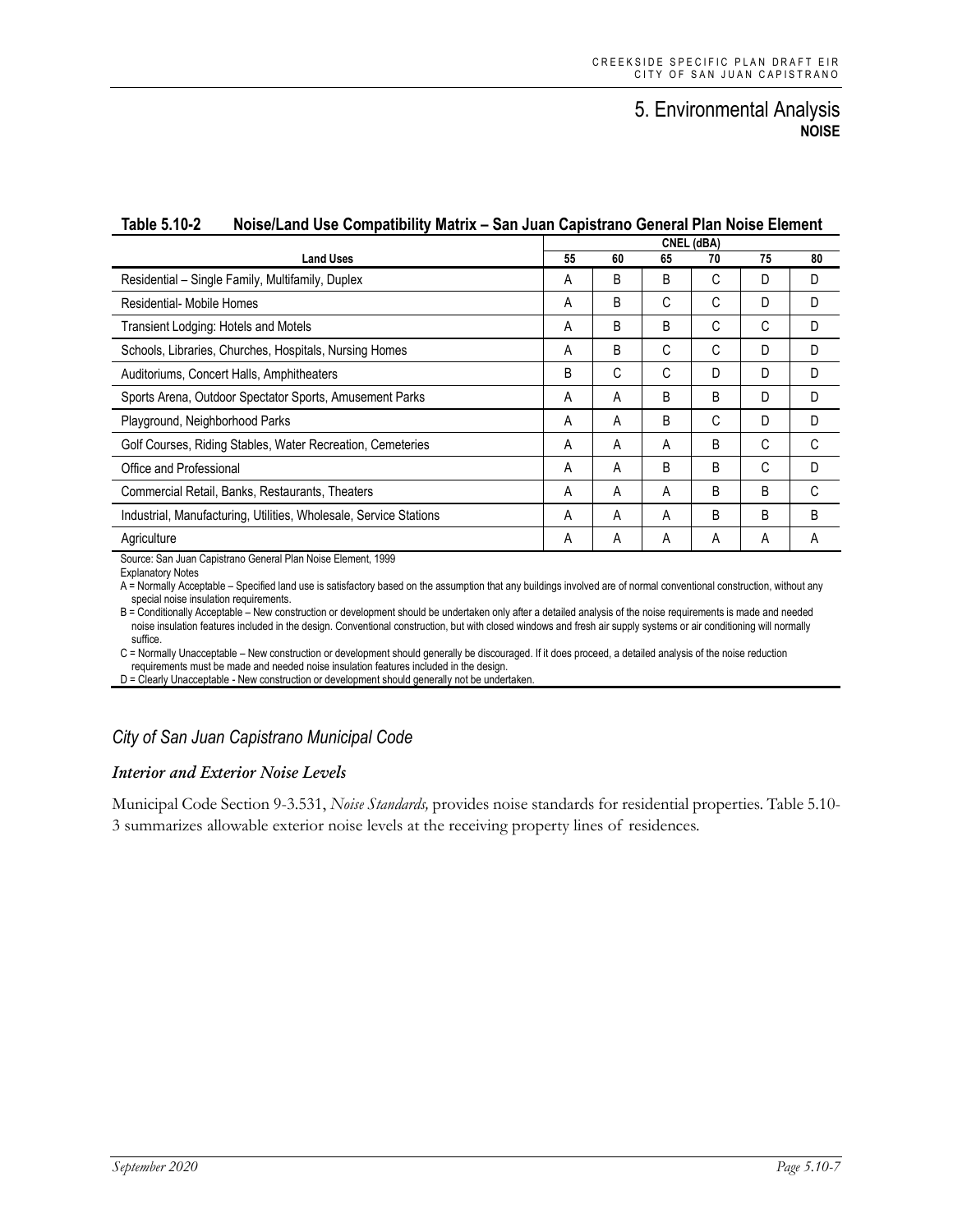| Table 5.10-3 | City of San Juan Capistrano Residential Exterior Noise Standards |
|--------------|------------------------------------------------------------------|
|--------------|------------------------------------------------------------------|

| <b>Time Period</b>     | <b>Exterior Noise Level, dBA</b> |                       |                  |      |                  |  |  |
|------------------------|----------------------------------|-----------------------|------------------|------|------------------|--|--|
|                        | $L_{50}$ <sup>a</sup>            | $L_{25}$ <sub>b</sub> | L <sub>8</sub> c | L2 a | $L_{\text{max}}$ |  |  |
| 7:00 AM - 7:00 PM      | 65                               |                       |                  | 80   | 85               |  |  |
| 7:00 PM - 10:00 PM     | 55                               | 60                    | 65               | 70   |                  |  |  |
| $10:00$ PM $- 7:00$ AM | 45                               | 50                    | 55               | 60   | 65               |  |  |

Source: City of San Juan Capistrano Municipal Code, Section 9-3.531, *Noise Standards*

Notes:

A 5 dBA penalty shall be applied to impacts of simple tone noises or noises consisting of speech or music.

The standards are based on the following:

<sup>a</sup> The noise standard for a cumulative period of more than 30 minutes in any hour; or

**b** The noise standard plus 5 dBA for a cumulative period of more than 15 minutes in any hour; or

<sup>c</sup> The noise standard plus 10 dBA for a cumulative period of more than 5 minutes in any hour; or

<sup>d</sup> The noise standard plus 15 dBA for a cumulative period of more than 1 minute in any hour; or

<sup>e</sup> The noise standard plus 20 dBA for any period of time.

#### *Special Provisions*

Under Section 9-3.531(d), *Special Provisions*, the following activities are exempted:

- Noise associated with construction, repair, remodeling, or grading of any real property, provided activities do not take place between the hours of 6:00 P.M. and 7:00 A.M. Monday through Friday, 4:30 PM to 8:30 AM Saturdays, or any time on Sunday or a federal holiday.
- Noise sources associates with the maintenance of real property used for residential purposes, provided activities take place between 7:00 AM and 8:00 PM on any day except Sunday or between 9:00 AM and 8:00 PM on Sunday.

#### *Noise Management District*

Municipal Code Section 9-3.409 discusses the Noise Management District, which is intended to implement the Noise Element of the General Plan, mitigate disruptive sounds and vibrations from mobile sources, require effective exterior-to-interior noise reduction measures in new residential construction, and establish minimum requirements for internal noise levels in residential units.

The Noise Management Distract applies to any area that is impacted by mobile noise sources producing average ambient noise levels of 60 dBA or more. The applicable design standards for residential developments within the Noise Management District are:

- Structural soundproofing. Soundproofing shall be provided for all dwelling units. The amount and type of soundproofing for walls, roofs, and windows shall be sufficient to maintain a maximum ambient noise level in living areas no greater than 45 dBA with all windows, doors, and other openings closed.
- Windows are to meet the required ambient noise level in living areas, all windows, both fixed and openable, shall consist of either double-strength glass or double-paned glass. All windows facing sound waves generated from mobile noise source shall be manufactured and installed to specifications which prevent any sound from window vibration caused by the noise source;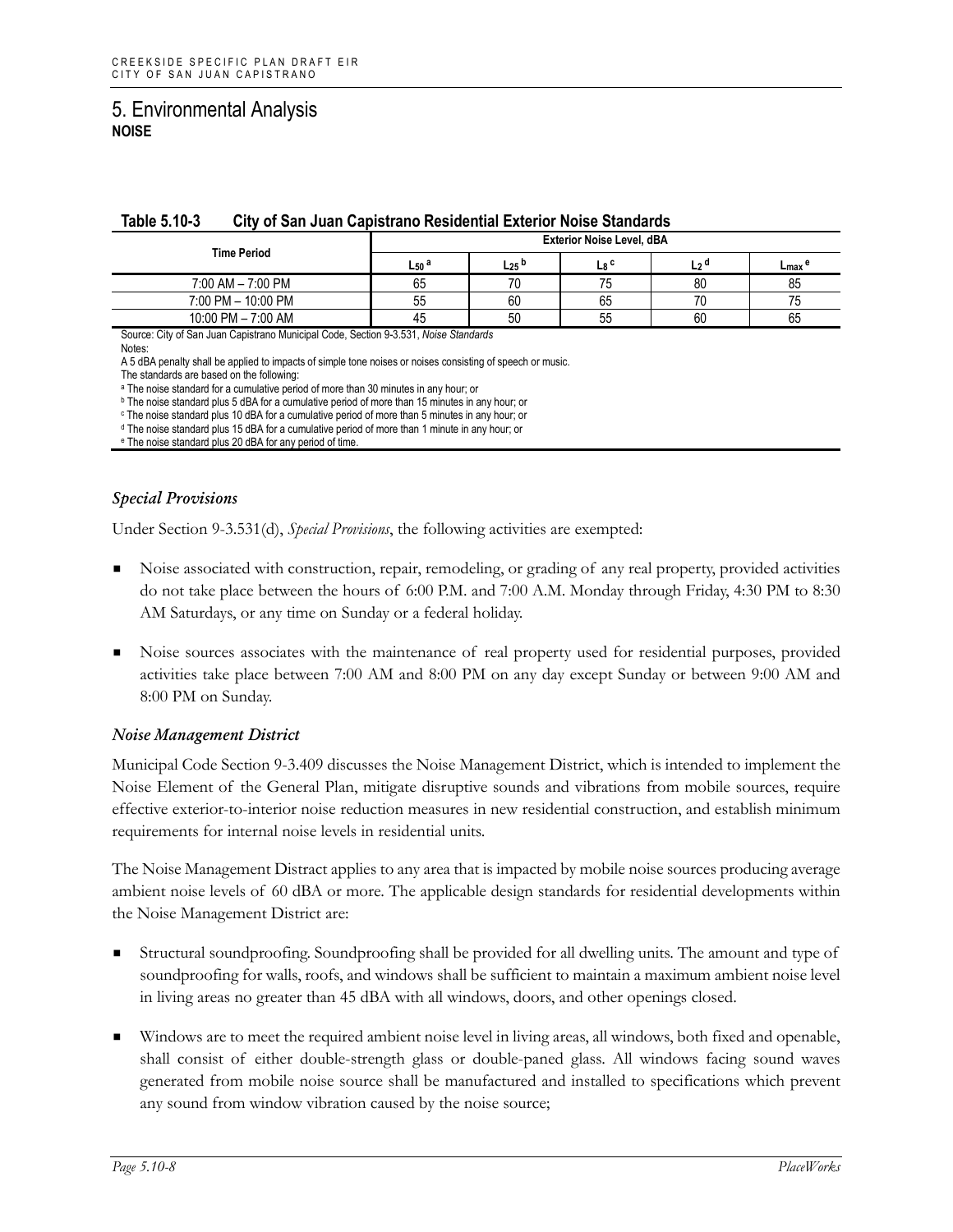- Doors shall be acoustically designed with gasketed stops and integral drop seals;
- Roofs and ceilings may be subject to special insulation or design features to meet the required interior ambient noise level;
- Exterior walls of living areas shall be of special type construction and/or include special insulation depending on the maximum ambient noise levels generated at any time in a particular area;
- Air conditioning in any dwelling unit may be required to be installed to service all living areas of the dwelling unit;
- Noise source buffering shall be installed within a landscaped buffer strip to maintain ambient noise levels no greater than 60 dBA average in residential yards adjacent to major noise source. Earth berms, decorative block or concrete walls or a combination shall be used.

### **5.10.1.2 EXISTING CONDITIONS**

Based on the Noise Element in the San Juan Capistrano General Plan, a portion of the project site is within the 75 dBA CNEL future noise contour and a portion is within the 70 dBA CNEL future noise contour. Average daily traffic (ADT) volume on I-5 south of Junipero Serra Road is 286,800 trips.[1](#page-8-0) Caltrans anticipates a percentage growth of 25 on I-5 in Orange County by 2045. An overall 25 percent growth by 2045 would result in an approximate 1 dBA noise increase. According to the General Plan noise and land use compatibility table (Table 5.10-2), the site plan would fall under *Normally Unacceptable* and *Clearly Unacceptable* conditions. New construction or development should generally be discouraged under *Normally Unacceptable conditions*. If it does proceed, a detailed analysis of the noise reduction requirements must be made and needed noise insulation features included in the design. Under *Clearly Unacceptable*, new construction or development should generally not be undertaken.

Residential structures within the noise contours identified may require an acoustical analysis at the discretion of the City's building department showing that the structure has been designed to limit intruding noise to acceptable interior levels. To comply with these regulations, applicants of new the residential projects are required to submit an acoustical report in areas where noise and land use compatibility is a concern. The report is required to analyze exterior noise sources affecting the proposed dwelling site, predicted noise spectra at the exterior of the proposed dwelling structure considering present and future land usage, basis for the prediction (measured or obtained from published data), noise attenuation measures to be applied, and an analysis of the noise insulation effectiveness of the proposed construction showing that the prescribed interior noise level requirements are met. If interior allowable noise levels are met by requiring that windows be inoperable or closed, the design for the structure must also specify the means that will be employed to provide ventilation and cooling to provide a habitable interior environment.

As a general matter, the CEQA process does not evaluate the impact of existing environmental conditions on the project being considered by the lead agency. As a result, while the noise from existing sources is taken into

<span id="page-8-0"></span><sup>1</sup> Caltrans 2017. *Traffic Volumes Route 5-6*.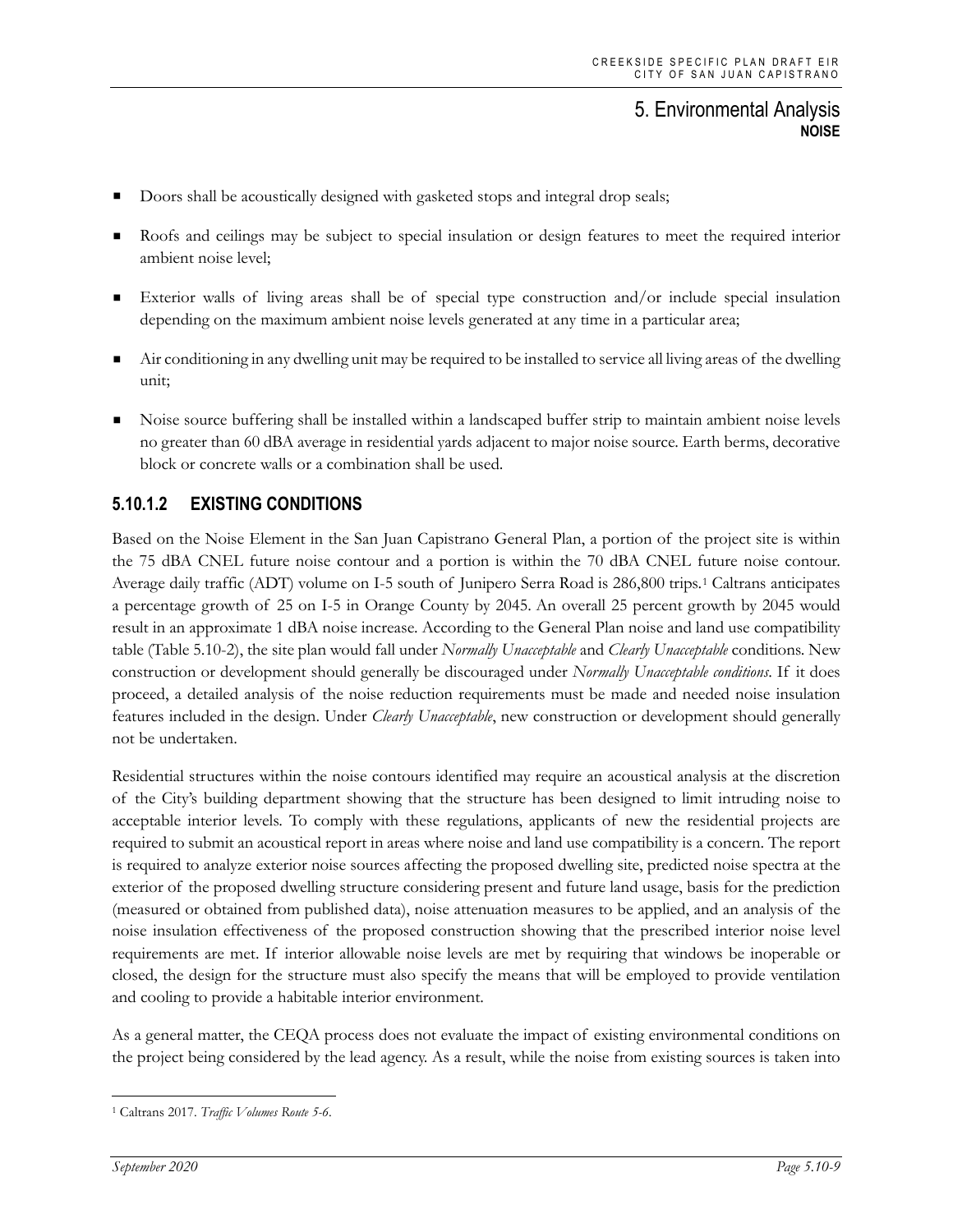account as part of the baseline, the direct effects of exterior noise from nearby noise sources relative to land use compatibility of the project is generally not a required topic for impact evaluation under CEQA.

### **Sensitive Receptors**

Certain land uses, such as residences, schools, and hospitals, are particularly sensitive to noise and vibration. Sensitive receptors include residences, senior housing, schools, places of worship, and recreational areas. These uses are regarded as sensitive because they are where citizens most frequently engage in activities which are likely to be disturbed by noise, such as reading, studying, sleeping, resting, working from home, or otherwise engaging in quiet or passive recreation. Commercial and industrial uses are not particularly sensitive to noise or vibration.

The closest sensitive receptors to the Plan Area are residences to the northeast, east and south. The closest residence is within 100 feet east of the project boundary. The closest residence to the southeast is approximately 225 feet from the project boundary. Additional residences are located further to the north and across I-5 to the west.

## **5.10.2 Thresholds of Significance**

According to Appendix G of the CEQA Guidelines, a project would normally have a significant effect on the environment if the project would result in:

- N-1 Generation of a substantial temporary or permanent increase in ambient noise levels in the vicinity of the project in excess of standards established in the local general plan or noise ordinance, or applicable standards of other agencies.
- N-2 Generation of excessive groundborne vibration or groundborne noise levels.
- N-3 For a project located within the vicinity of a private airstrip or an airport land use plan or, where such a plan has not been adopted, within two miles of a public airport or public use airport, if the project would expose people residing or working in the project area to excessive noise levels.

The Initial Study, included as Appendix A, substantiates that impacts associated with the following threshold would be less than significant:

Threshold N-3

This impact will not be addressed further in the following analysis.

## **5.10.2.1 CONSTRUCTION NOISE THRESHOLDS**

The City of San Juan Capistrano does not have an established criterion for construction noise. The FTA provides criteria for acceptable construction noise levels and recommends a daytime noise threshold of 80 dBA  $L_{eq(8hr)}$  for residential uses. For the purposes of this analysis, the FTA criterion is applied to nearby sensitive receptors to determine impact significance.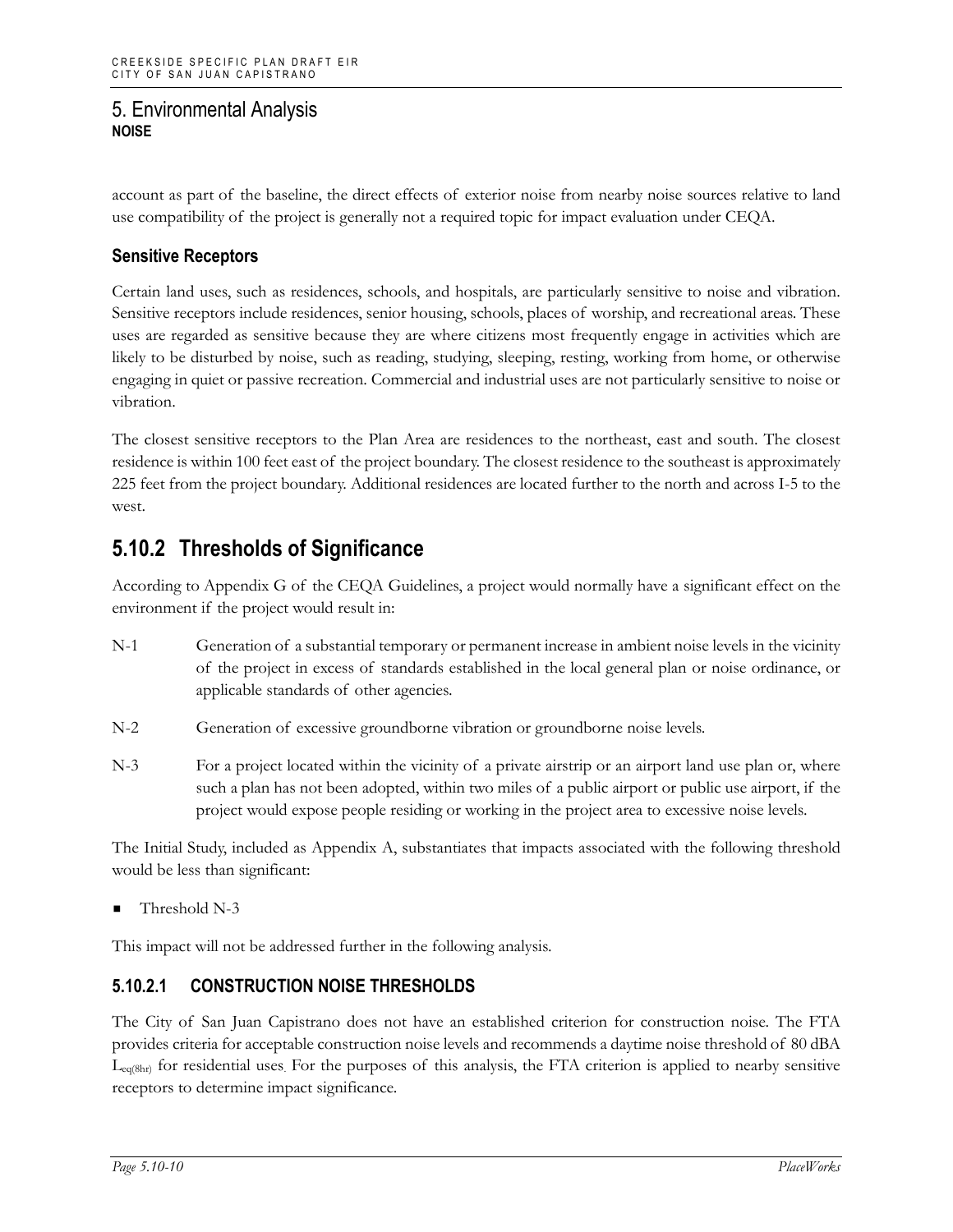### **5.10.2.2 TRANSPORTATION NOISE THRESHOLDS**

A project will normally have a significant effect on the environment related to noise if it will substantially increase the ambient noise levels for adjoining areas. Most people can detect changes in sound levels of approximately 3 dBA under normal, quiet conditions, and changes of 1 to 3 dBA under quiet, controlled conditions. Changes of less than 1 dBA are usually indiscernible. A change of 5 dBA is readily discernible to most people in an outdoor environment. Based on the noise standards from Table 5.10-2, noise levels above 65 dBA CNEL are normally unacceptable at sensitive receptor locations such as residences, and noise environments in these areas would be considered degraded. Based on this, a significant impact would occur if the following traffic noise increases occur relative to the existing noise environment:

- 1.5 dBA or more for ambient noise environments of 65 dBA CNEL and higher;
- 3 dBA or more for ambient noise environments of 60 -64 CNEL; and
- 5 dBA or more for ambient noise environments of less than 60 dBA CNEL.

#### **5.10.2.3 STATIONARY NOISE THRESHOLDS**

As discussed above in Section 5.10.1.1, *Regulatory Background*, the City's noise ordinance establishes exterior noise levels at residential uses per Section 9-3.531 of the Municipal Code as shown in Table 5.10-3. These exterior noise standards are used as thresholds for stationary noise sources.

#### **5.10.2.4 VIBRATION THRESHOLDS**

The City of San Juan Capistrano has not established specific limits for vibration. The FTA provides criteria for acceptable levels of groundborne vibration for various types of buildings. These criteria are shown in Table 5.10-4, *Groundborne Vibration Criteria*. For the purposes of this analysis, the FTA criterion is applied to nearby sensitive receptors to determine impact significance.

|                                                     | <b>Building Category</b>                                    | PPV (in/sec) |  |  |  |  |  |
|-----------------------------------------------------|-------------------------------------------------------------|--------------|--|--|--|--|--|
|                                                     | Reinforced concrete, steel, or timber (no plaster)          | 0.5          |  |  |  |  |  |
| II.                                                 | Engineered concrete and masonry (no plaster)                | 0.3          |  |  |  |  |  |
| III.                                                | Non-engineered timber and masonry buildings                 | 0.2          |  |  |  |  |  |
| IV.                                                 | Buildings extremely susceptible to vibration damage<br>0.12 |              |  |  |  |  |  |
| Source: FTA 2018.<br>$PPV = peak$ particle velocity |                                                             |              |  |  |  |  |  |

**Table 5.10-4 Groundborne Vibration Criteria**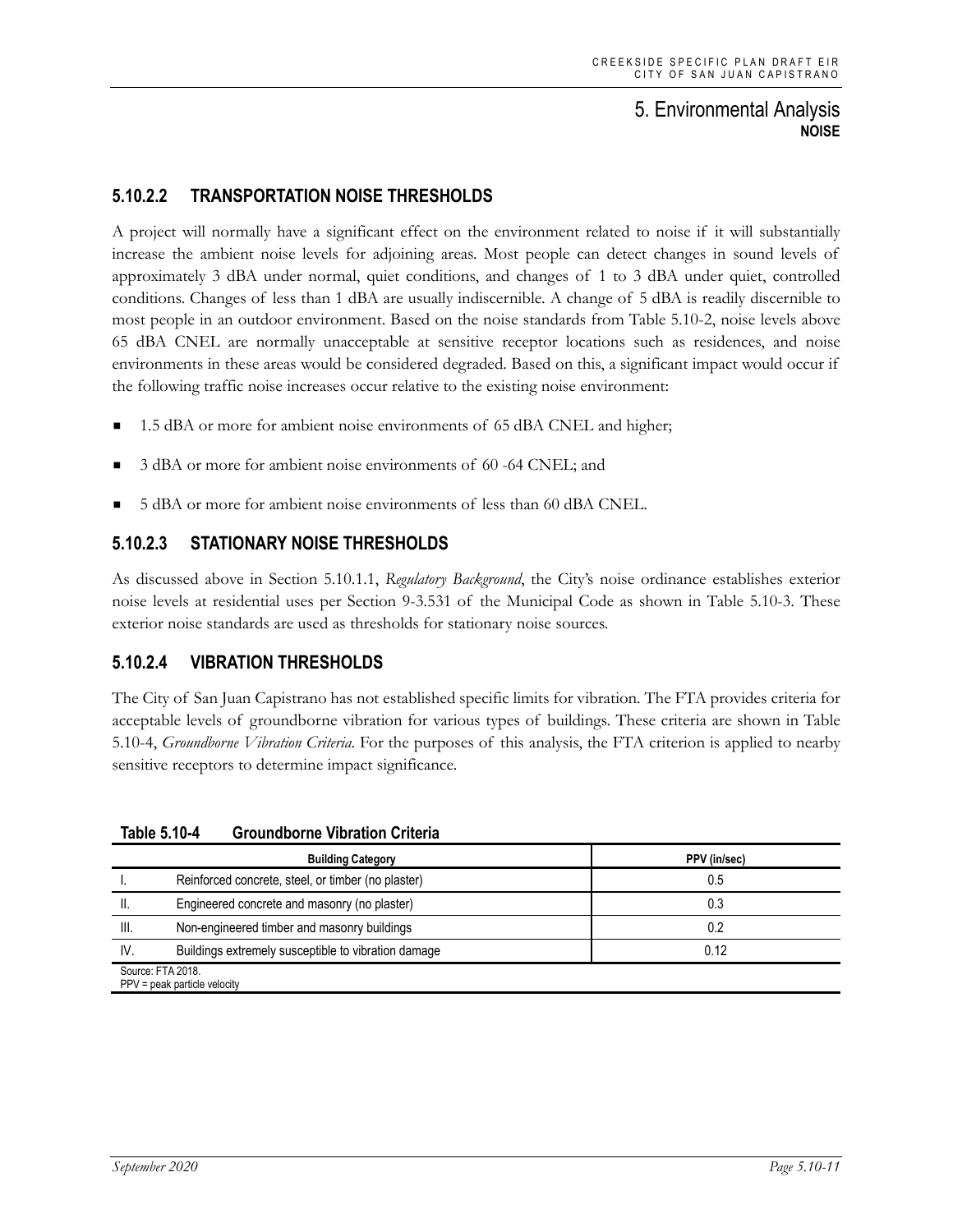## **5.10.3 Plans, Programs, and Policies**

- PPP N-1 Residential development must comply with the CBC, Title 24, Part 2, Volume 1, Chapter 12, Interior Environment, Section 1207.11.2, *Allowable Interior Noise Levels*, and with the Noise Management District residential design standards as per Municipal Code Section 9-3.409.
- PPP N-2 The project will be constructed in accordance with Section 9-3.531, *Noise Standards*, of San Juan Capistrano's Municipal Code, which generally prohibits construction, repair, remodeling, or grading of any real property between the hours of 6:00 PM and 7:00 AM on weekdays, 4:30 PM to 8:30 AM Saturdays, or at any time on Sunday or a federal holiday.
- PPP N-3 Project stationary sources will comply with the City of San Juan Capistrano's exterior noise standards contained in Section 9-3.531 of the Municipal Code (see Table 5.10-3).
- PPP N-4 Per the Creekside Specific Plan, the homes at Creekside will be designed to meet single event interior noise levels of 50 dBA or less in bedrooms and 55 dBA or less in other rooms.

## **5.10.4 Environmental Impacts**

## **5.10.4.1 METHODOLOGY**

This section analyzes impacts related to short-term construction noise and vibration, as well as operational noise and vibration due to buildout of the Specific Plan. Construction noise modeling is conducted using the FHWA Roadway Construction Noise Model (RCNM). Traffic noise increases are calculated using average daily traffic volumes (ADT) provided by Urban Crossroads and comparing existing volumes to future volumes logarithmically.<sup>[2,](#page-11-0),[3](#page-11-1)</sup> Project vibration impacts are addressed using reference vibration levels for construction equipment provided in FTA 2018.

#### **5.10.4.2 IMPACT ANALYSIS**

The following impact analysis addresses thresholds of significance for which the Initial Study disclosed potentially significant impacts. The applicable thresholds are identified in brackets after the impact statement.

#### **Impact 5.13-1: Construction activities would result in temporary noise increases in the vicinity of the proposed project. [Threshold N-1]**

Two types of short-term noise impacts could occur during construction: (1) mobile-source noise from transport of workers, material deliveries, and debris and soil haul and (2) stationary-source noise from use of construction equipment. Existing uses surrounding the project site would be exposed to construction noise.

<span id="page-11-0"></span>Project noise increase  $= 10*Log(existing plus project volume/existing volume); Cumulative increase =  $10*Log(fature plus project)$$ 

<span id="page-11-1"></span>volume/existing volume).<br><sup>3</sup> Trips generated by the Project's proposed land uses have been estimated based on trip generation rates collected by the Institute of Transportation Engineers (ITE) Trip Generation Manual, (10th Edition, 2017)*.* ADT on study roadway segments are based on existing traffic counts collected in November 2019 plus project and cumulative trips.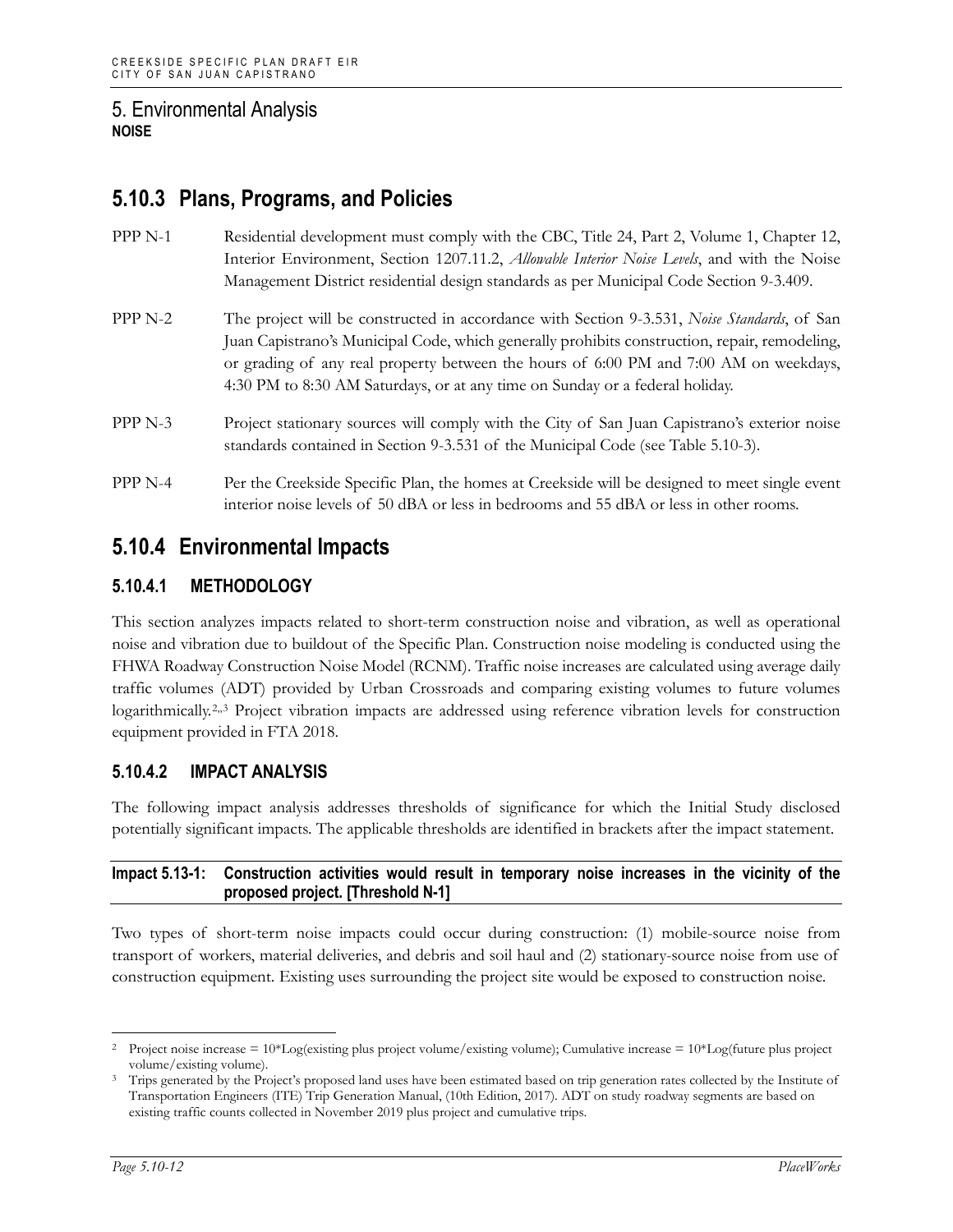#### **Construction Vehicles**

The transport of workers and materials to and from the construction site would incrementally increase noise levels along access roadways including, but not limited to, Rancho Viejo Road and Junipero Serra Road. Individual construction vehicle pass-bys and haul trucks may create momentary noise levels of up to 85 dBA (Lmax) at 50 feet from the vehicle, but these occurrences would be temporary and generally short lived as trucks pass by. Existing average daily trips in the project vicinity range from 10,072 to 12,715 trips.[4](#page-12-0) The addition of 121 temporary worker, vendor and 404 haul trips would result in a negligible noise increase in comparison to existing traffic volumes on adjacent roadways and on I-5 (0.2 dBA CNEL increase or less). Therefore, impacts would be less than significant.

#### **Construction Equipment**

Noise generated during construction is based on the type of equipment used, the location of the equipment relative to sensitive receptors, and the timing and duration of the noise-generating activities. Each activity phase of construction involves the use of different construction equipment and therefore each activity phase has its own distinct noise characteristics. Noise levels from construction activities are dominated by the loudest piece of construction equipment. The dominant noise source is typically the engine, although work piece noise (such as dropping of materials) can also be noticeable. Construction is anticipated to start in February of 2021 and be completed by May of 2024, for a total duration of approximately 39 months.

The noise generated at each activity phase is determined by combining the  $L_{eq}$  contributions from each piece of equipment used at a given time. Construction activities associated with the proposed project would not require blasting or pile driving. Demolition and grading typically generate the highest noise levels because they require the largest equipment. Construction noise quite often exhibits a high degree of variability because factors such as noise attenuation due to distance, the number and type of equipment, and the load and power requirements to accomplish tasks at each construction activity phase result in different noise levels at a given sensitive receptor. Heavy equipment, such as a dozer or a loader, can have maximum, short-duration noise levels of 85 dBA at 50 feet. Since noise from construction equipment is intermittent and diminishes at a rate of 6 dBA per doubling distance,<sup>[5](#page-12-1)</sup> the average noise levels at noise-sensitive receptors would be lower, because mobile construction equipment would move around the site with different loads and power requirements.

Noise levels from project-related construction activities were calculated from the simultaneous use of all applicable construction equipment during each phase at spatially averaged distances (i.e., from the acoustical center of the general construction site) to the nearest receptors. Although construction may occur across the entire construction area, the area around the center of construction activities best represents the potential average construction-related noise levels at the various sensitive receptors for phases such as grading. The nearest sensitive receptors are residences to the northeast on Malspina Trail and to the southeast on Marbella Vista. During the grading phase, noise levels are projected to reach 65 dBA Leq at residences on Malspina Trail

<span id="page-12-0"></span>Existing ADT volumes provided by Urban Crossroads.

<span id="page-12-1"></span>The sound attenuation rate of 6 dBA is generally conservative and does not consider additional attenuation provided by existing buildings, structures, and natural landscapes around the project site.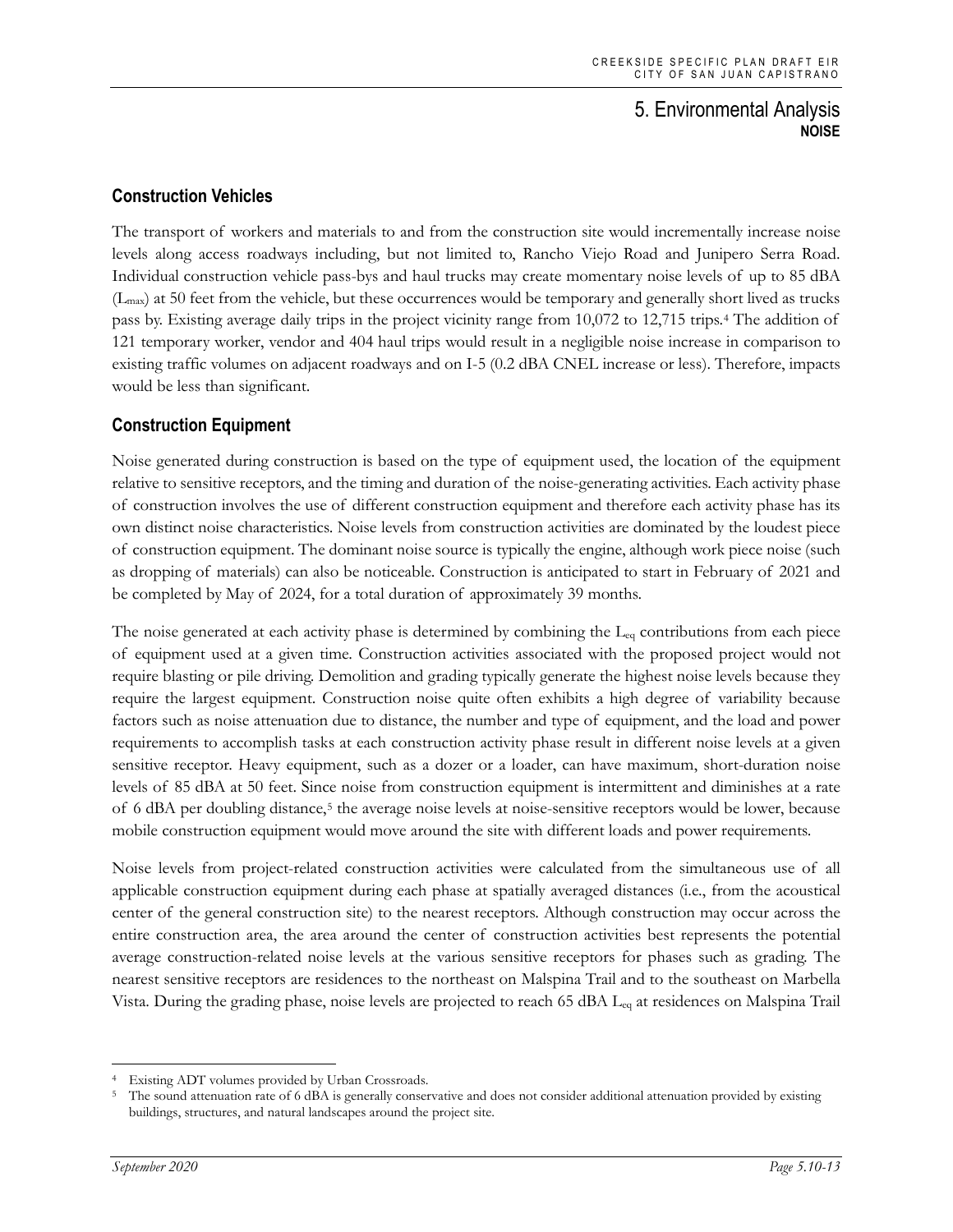at a distance of approximately 500 feet from the center of the construction site. At residences on Marbella Vista, construction noise levels are projected to reach 61 dBA Leq at a distance of approximately 780 feet.

During building construction in the northeast corner of the Project Site, construction noise levels could at times reach 71 dBA L<sub>eq</sub> at residences on Malspina Trail and 73 dBA L<sub>eq</sub> at residences on Marbella Vista. Therefore, on average, construction noise levels are not projected to exceed the threshold of 80 dBA Leq when calculated from the center of construction activities. However, when equipment moves around and equipment is closest to off-site residences, noise levels will be louder than the calculated levels from the center of the Project Site, and the levels could potentially exceed 80 dBA Leq. Therefore, considering the anticipated duration of construction of 39 months and proximity of nearby residences, temporary construction noise is conservatively considered to result in a significant impact.

*Level of significance Before Mitigation:* Potentially Significant.

#### **Impact 5.10-2 Project implementation would result in long-term operational noise that would not exceed standards. [Threshold N-1]**

Noise increases are divided into three categories: audible, potentially audible, and inaudible. "Audible" increases are perceptible to humans. They generally refer to a change of 3 dBA or more since this level has been found to be the threshold of perceptibility in exterior environments. "Potentially audible" refers to a change in noise level between 1 and 3 dBA. Changes in noise level of less than 1 dBA are typically "inaudible" to humans except under quiet conditions in controlled environments. Table 5.10-5 below summarizes project-related traffic noise increases by segment calculated using traffic volumes provided by Urban Crossroads.

|                                                             | <b>Traffic Volumes (ADT)</b> |                                           |                       |                                | Traffic Noise Increase (dBA CNEL) |                                               |                                                                   |                        |
|-------------------------------------------------------------|------------------------------|-------------------------------------------|-----------------------|--------------------------------|-----------------------------------|-----------------------------------------------|-------------------------------------------------------------------|------------------------|
| Roadway Segment                                             | Existing                     | <b>Existing</b><br><b>Plus</b><br>Project | 2040<br>No<br>Project | 2040<br><b>With</b><br>Project | Project<br>Noise<br>Increase      | <b>Cumulative</b><br><b>Noise</b><br>Increase | Project<br><b>Contribution</b><br>to Cumulative<br>Noise Increase | Significant<br>Impact? |
| Camino Capistrano - north of<br>Junipero Serra Road         | 4.958                        | 5,198                                     | 8,049                 | 9,789                          | 0.2                               | 3.0                                           | 0.8                                                               | No                     |
| Camino Capistrano - south of<br>Junipero Serra Road         | 16.169                       | 16,409                                    | 19,716                | 19,956                         | 0.1                               | 0.9                                           | 0.1                                                               | No                     |
| Junipero Serra Road - west of<br>Camino Capistrano          | 206                          | 206                                       | 269                   | 269                            | 0.0                               | 1.2                                           | 0.1                                                               | No                     |
| J. Serra High - north of Junipero<br>Serra Road             | 1,354                        | 1,354                                     | 1,644                 | 1,644                          | 0.0                               | 0.8                                           | 0.0                                                               | No                     |
| J. Serra High - south of Junipero<br>Serra Road             | 4,256                        | 4,256                                     | 5,169                 | 5,169                          | 0.0                               | 0.8                                           | 0.0                                                               | No                     |
| Junipero Serra Road - J. Serra<br>High to Camino Capistrano | 13,311                       | 13.793                                    | 16,386                | 16,868                         | 0.2                               | 1.0                                           | 0.1                                                               | No                     |
| I-5 SB Ramps - north of Junipero<br>Serra Road              | 10,549                       | 10,750                                    | 12,850                | 13,051                         | 0.1                               | 0.9                                           | 0.1                                                               | No                     |
| I-5 SB Ramps - south of Junipero<br>Serra Road              | 5,253                        | 5,414                                     | 6,418                 | 6,579                          | 0.1                               | 1.0                                           | 0.1                                                               | No                     |

| Table 5.10-5<br><b>Traffic Noise Levels for Existing and Project Buildout Conditions</b> |
|------------------------------------------------------------------------------------------|
|------------------------------------------------------------------------------------------|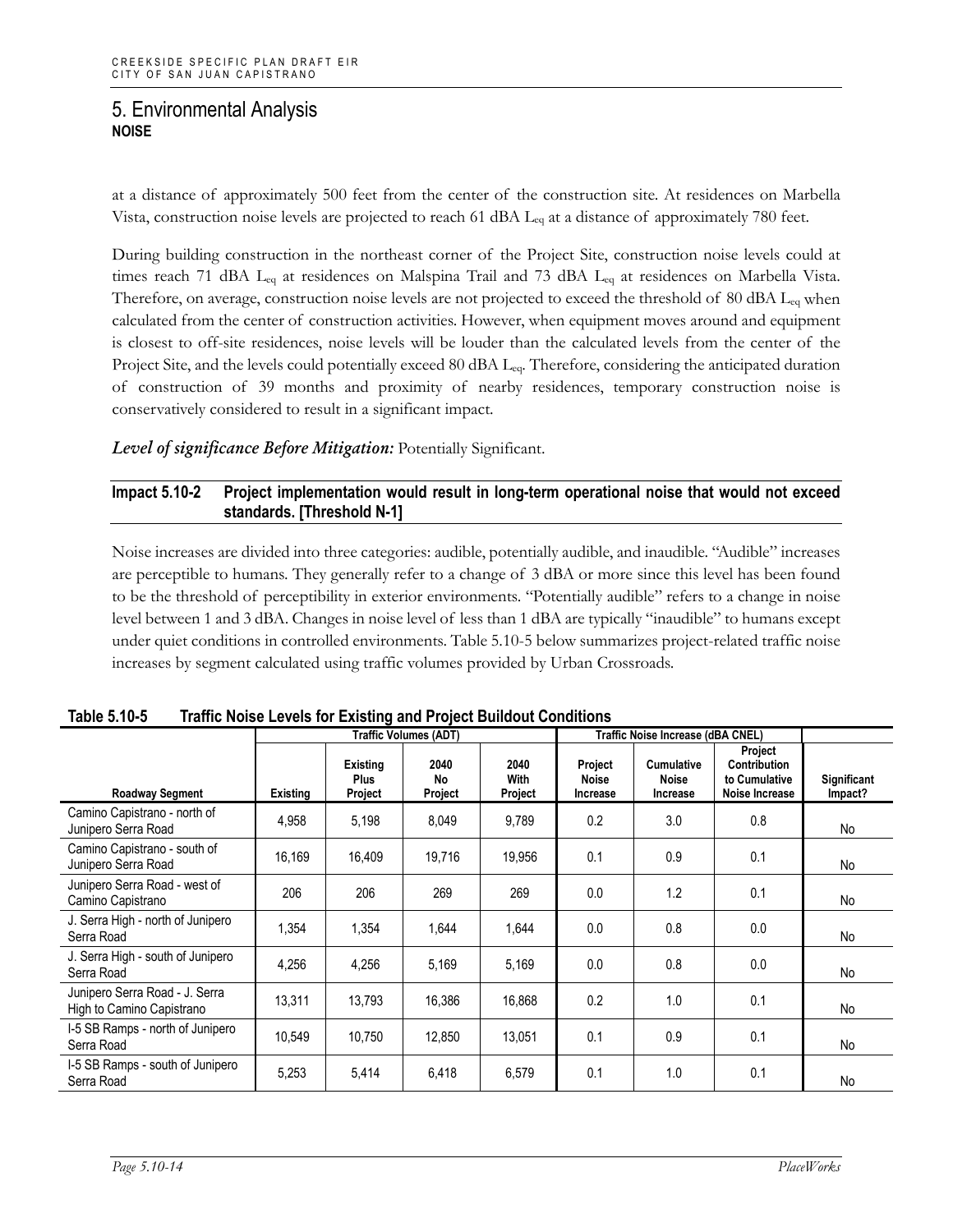#### **Table 5.10-5 Traffic Noise Levels for Existing and Project Buildout Conditions**

|                                                            | <b>Traffic Volumes (ADT)</b> |                             |                       |                         | Traffic Noise Increase (dBA CNEL) |                                               |                                                                   |                        |
|------------------------------------------------------------|------------------------------|-----------------------------|-----------------------|-------------------------|-----------------------------------|-----------------------------------------------|-------------------------------------------------------------------|------------------------|
| Roadway Segment                                            | <b>Existing</b>              | Existing<br>Plus<br>Project | 2040<br>No<br>Project | 2040<br>With<br>Project | Project<br>Noise<br>Increase      | <b>Cumulative</b><br><b>Noise</b><br>Increase | Project<br><b>Contribution</b><br>to Cumulative<br>Noise Increase | Significant<br>Impact? |
| Junipero Serra Road - east of I-5<br>SB Ramps              | 18,453                       | 19,297                      | 22,553                | 23,397                  | 0.2                               | 1.0                                           | 0.1                                                               | No                     |
| Junipero Serra Road - I-5 SB<br>Ramps to J. Serra High     | 15,462                       | 15,944                      | 23,546                | 24,028                  | 0.1                               | 1.9                                           | 0.2                                                               | No                     |
| I-5 NB Ramps- north of Junipero<br>Serra Road              | 8,502                        | 8,703                       | 10,364                | 10,565                  | 0.1                               | 0.9                                           | 0.1                                                               | No                     |
| I-5 NB Ramps - south of Junipero<br>Serra Road             | 3,477                        | 3,638                       | 4,265                 | 4,426                   | 0.2                               | 1.0                                           | 0.1                                                               | No                     |
| Junipero Serra Road - I-5 NB<br>Ramps to Rancho Viejo Road | 17,859                       | 19,065                      | 21,756                | 22,962                  | 0.3                               | 1.1                                           | 0.2                                                               | No                     |
| Junipero Serra Road - east of I-5<br><b>NB Ramps</b>       | 18,453                       | 19,297                      | 22,554                | 23,398                  | 0.2                               | 1.0                                           | 0.2                                                               | No                     |
| Rancho Viejo Road - north of<br>Village Road               | 10,072                       | 10,312                      | 12,798                | 13,038                  | 0.1                               | 1.1                                           | 0.2                                                               | No                     |
| Rancho Viejo Road - south of<br>Village Road               | 10,300                       | 10,540                      | 13,074                | 13,314                  | 0.1                               | 1.1                                           | 0.1                                                               | No                     |
| Village Road - east of Rancho<br>Viejo Road                | 6,076                        | 6,076                       | 7,379                 | 7,379                   | 0.0                               | 0.0                                           | 0.1                                                               | No                     |
| Rancho Viejo Road - north of<br>Junipero Serra Road        | 11,307                       | 11,547                      | 14,298                | 14,538                  | 0.1                               | 1.1                                           | 0.0                                                               | No                     |
| Rancho Viejo Road - south of<br>Junipero Serra Rad         | 10,981                       | 12,425                      | 13,875                | 15,319                  | 0.5                               | 1.4                                           | 0.1                                                               | No                     |
| Junipero Serra Road - east of<br>Rancho Viejo Road         | 119                          | 119                         | 145                   | 145                     | 0.0                               | 0.8                                           | 0.4                                                               | No                     |
| Rancho Viejo Road - north of<br>driveway 1                 | 10,981                       | 11,783                      | 13,875                | 14,677                  | 0.3                               | 1.3                                           | 0.2                                                               | No                     |
| Rancho Viejo Road - south of<br>driveway 1                 | 11,264                       | 11,424                      | 14,219                | 14,379                  | 0.1                               | 1.1                                           | 0.2                                                               | No                     |
| Rancho Viejo Road - north of Golf<br>Club Drive            | 10,895                       | 11,055                      | 13,771                | 13,931                  | 0.1                               | 1.1                                           | 0.0                                                               | No                     |
| Rancho Viejo Road - south of Golf<br>Club Drive            | 11,400                       | 11,560                      | 14,384                | 14,544                  | 0.1                               | 1.1                                           | 0.1                                                               | No                     |
| Golf Club Drive - east of Rancho<br>Viejo Road             | 2,935                        | 2,935                       | 3,241                 | 3,241                   | 0.0                               | 0.4                                           | 0.0                                                               | No                     |
| Golf Club Drive - west of Rancho<br>Viejo Road             | 3,130                        | 3,130                       | 3,456                 | 3,456                   | 0.0                               | 0.4                                           | 0.0                                                               | No                     |
| Rancho Viejo Road - north of<br>Ortega Highway             | 11,935                       | 12,095                      | 15,034                | 15,194                  | 0.1                               | 1.0                                           | $0.0\,$                                                           | No                     |
| Rancho Viejo Road - south of<br>Ortega Highway             | 12,715                       | 12,715                      | 15,442                | 15,442                  | 0.0                               | 0.8                                           | $0.0\,$                                                           | No                     |
| Ortega Highway - south of Rancho<br>Viejo Road             | 32,925                       | 33,005                      | 53,499                | 53,579                  | 0.0                               | 2.1                                           | $0.0\,$                                                           | No                     |
| Ortega Highway - north of Rancho<br>Viejo Road             | 40,354                       | 40,434                      | 52,523                | 52,603                  | 0.0                               | 1.2                                           | $0.0\,$                                                           | No                     |
| Source: Traffic data provided by Urban Crossroads, 2020.   |                              |                             |                       |                         |                                   |                                               |                                                                   |                        |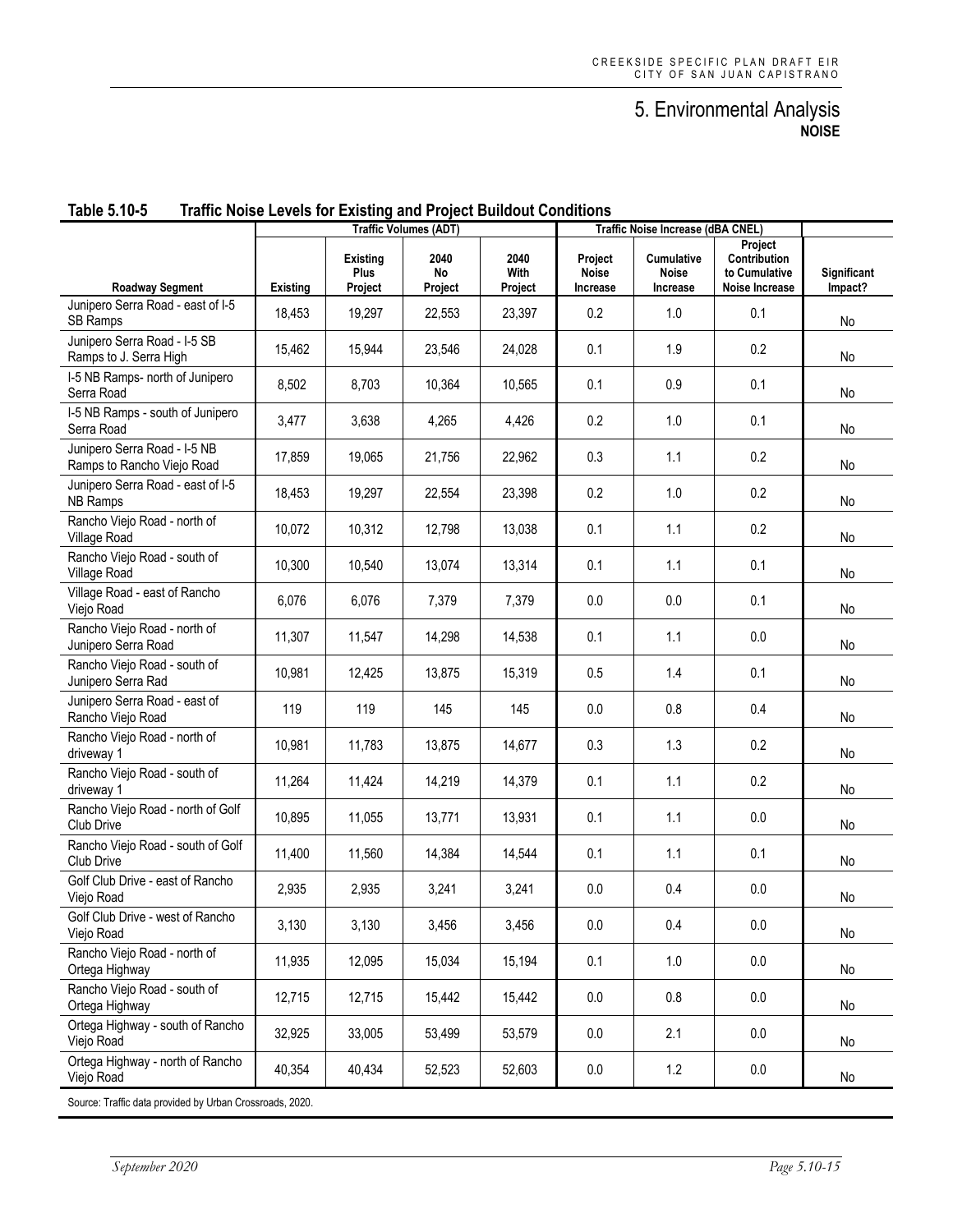As discussed in Section 5.10.2, *Thresholds of Significance*, a significant impact would occur if the following traffic noise increases occur relative to the existing noise environment:

- 1.5 dBA or more for ambient noise environments of 65 dBA CNEL and higher;
- 3 dBA or more for ambient noise environments of 60 -64 CNEL; and
- 5 dBA or more for ambient noise environments of less than 60 dBA CNEL.

As shown in Table 5.10-5, project-related noise increase would be up to 0.5 dBA CNEL and, therefore, impacts would be less than significant. Cumulative traffic noise impacts are discussed below in the Section 5.10.5, *Cumulative Impacts*.

#### *Mechanical Equipment*

Heating, ventilation and air conditioning (HVAC) systems are proposed to be screened from street view. Residential units with proposed HVAC equipment are as close as approximately 75 feet to the nearest residential property line to the northeast. Typical HVAC noise is 72 dBA at a distance of 3 feet. At a distance of 75, noise levels would attenuate to 44 dBA, which is below the daytime, evening, and nighttime exterior Municipal Code standards. Therefore, impacts would be less than significant.

*Level of Significance Before Mitigation:* Less than significant.

**Impact 5.10-3: The project would create short-term groundborne vibration that would not exceed standards. [Threshold N-2]**

#### **Construction Vibration**

Construction can generate varying degrees of ground vibration, depending on the construction procedures and equipment. Operation of construction equipment generates vibrations that spread through the ground and diminish with distance from the source. The effect on buildings in the vicinity of the construction site varies depending on soil type, ground strata, and receptor-building construction. The effects from vibration can range from no perceptible effects at the lowest vibration levels, to low rumbling sounds and perceptible vibrations at moderate levels, to slight structural damage at the highest levels. Vibration from construction activities rarely reaches the levels that can damage structures.

Table 5.10-6 summarizes vibration levels for typical construction equipment at a reference distance of 25 feet. Typical construction equipment can generate vibration levels ranging up to 0.21 in/sec PPV at 25 feet. Vibration levels at a distance greater than 25 feet would attenuate to 0.2 in/sec PPV or less (FTA 2018). The nearest structure to proposed construction activities is approximately 65 feet to the south, where construction vibration is projected to reach up to 0.05 in/sec PPV. Therefore, construction vibration would not exceed the threshold of 0.2 in/sec PPV and impacts would be less than significant.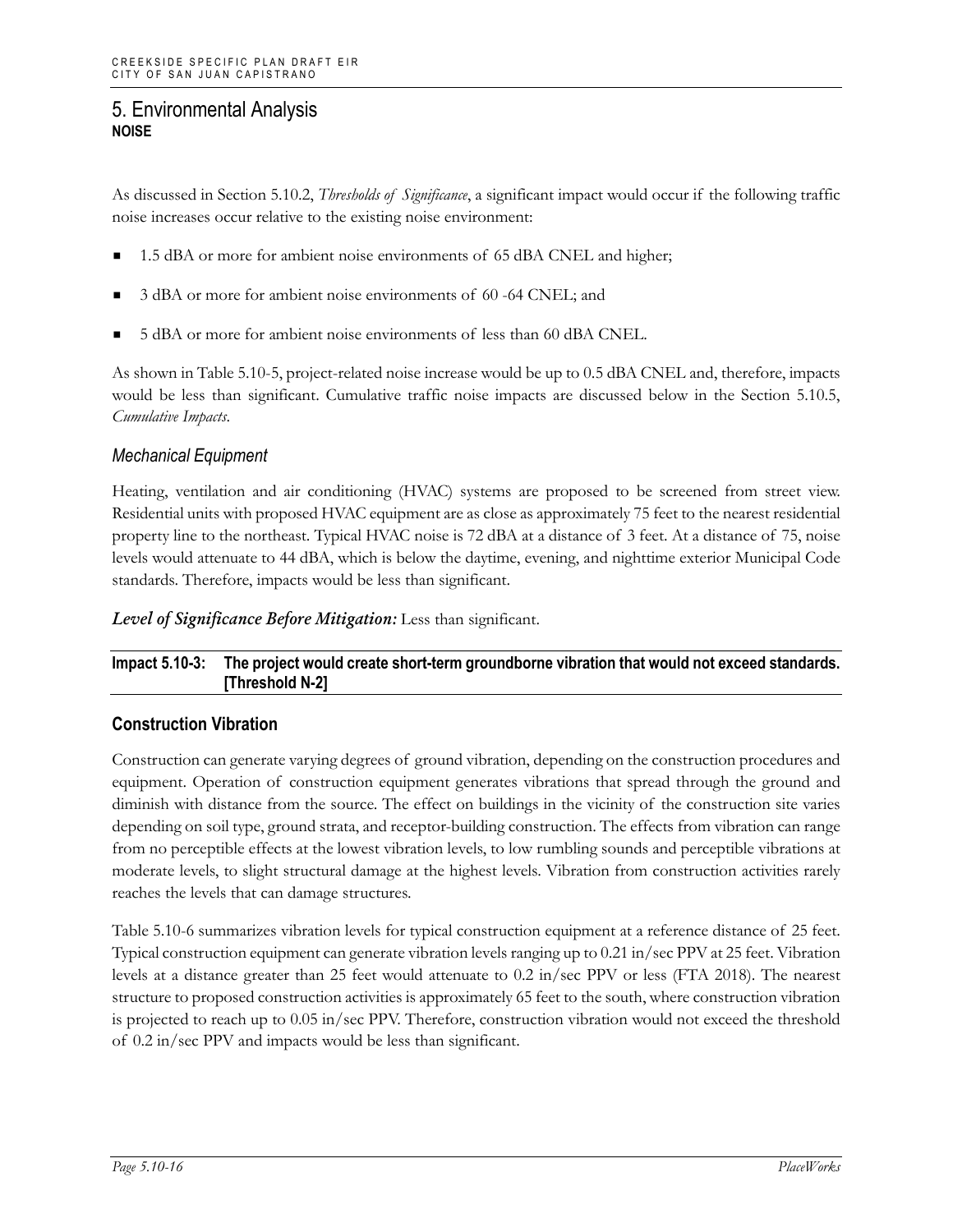| Equipment                                                                    | PPV (in/sec) at 25 feet |  |  |  |
|------------------------------------------------------------------------------|-------------------------|--|--|--|
| <b>Vibratory Roller</b>                                                      | 0.21                    |  |  |  |
| Large Bulldozer                                                              | 0.089                   |  |  |  |
| <b>Loaded Trucks</b>                                                         | 0.079                   |  |  |  |
| Jackhammer                                                                   | 0.035                   |  |  |  |
| 0.003<br>Small Bulldozer                                                     |                         |  |  |  |
| Source: FTA, 2018. Transit Noise and Vibration Impact Assessment, September. |                         |  |  |  |

**Table 5.10-6 Vibration Levels for Typical Construction Equipment**

#### **Operational Vibration**

The proposed project would not have any significant sources of vibration. Such sources typically include above ground or underground rail system such as a subway or railroad tracks. Therefore, no impact would occur.

*Level of Significance Before Mitigation:* Less than significant.

## **5.10.5 Cumulative Impacts**

A noise increase of 1 dBA or less is generally only noticeable to people under controlled laboratory conditions. Based on this, a significant cumulative traffic noise increase would occur if project traffic were calculated to contribute 1 dBA or more under Cumulative Plus Project conditions to a significant traffic noise increase over existing conditions. There are a three roadway segments that would experience a traffic noise increase of greater than 1.5 dBA where the existing ambient is 65 dBA CNEL or greater: 1) Camino Capistrano - north of Junipero Serra Road, 2) Junipero Serra Road - I-5 SB Ramps to J. Serra High, and 3) Ortega Highway - south of Rancho Viejo Road. However, the project's contribution to the cumulative increase at these segments is up to 0.8 dBA CNEL. Since the project's contribution to cumulative traffic increases is less than 1 dBA CNEL, impacts would be less than significant.

## **5.10.6 Level of Significance Before Mitigation**

The following impacts would be less than significant: 5.10-2 and 5.10-3.

Without mitigation, the following impact would be **potentially significant**:

**Impact 5.10-1** Due to the anticipated duration of construction (39 months) and proximity of nearby residences, temporary construction noise is conservatively considered to result in a significant impact if uncontrolled.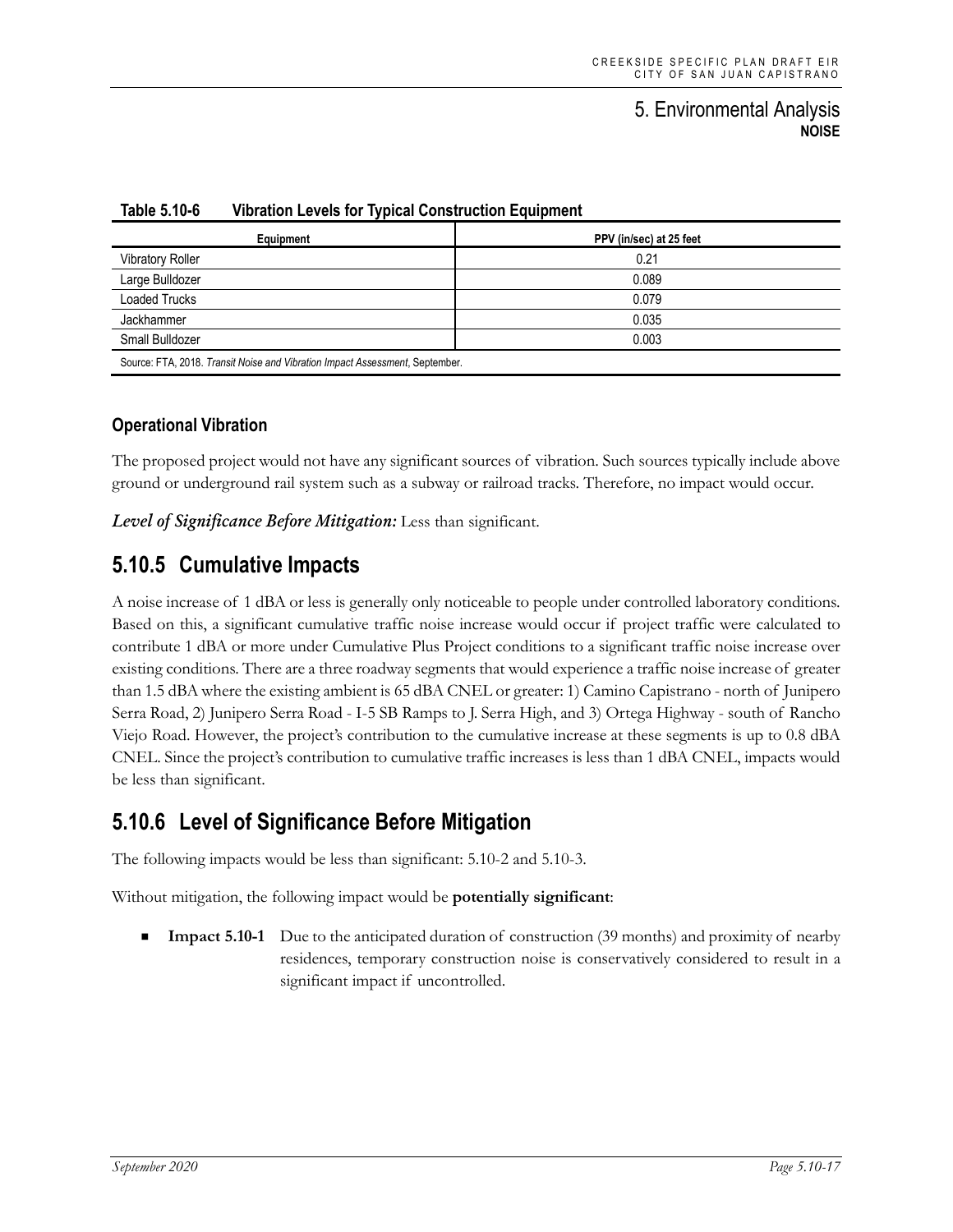## **5.10.7 Mitigation Measures**

#### **Impact 5.10-1**

- N-1 The project applicant shall incorporate the following practices into the construction contract agreement documents to be implemented by the construction contractor during the entire construction phase of the project:
	- The project applicant and contractors shall prepare a Construction Noise Control Plan. The details of the Construction Noise Control Plan shall be included as part of the permit application drawing set and the construction drawing set.
	- Limit construction to daytime hours of 7:00 a.m. to 6:00 p.m. Monday through Friday, 8:30 a.m. to 4:30 p.m. Saturdays, and prohibit construction on Sundays and national holidays.
	- At least 30 days prior to the start of construction activities, all off-site businesses and residents within 500 feet of the Project Site shall be notified of the planned construction activities. The notification shall include a brief description of the project, the activities that would occur, the hours when construction would occur, and the construction period's overall duration. The notification shall include the telephone numbers of the City contact and contractor's authorized representatives that are assigned to respond in the event of a noise or vibration complaint.
	- At least 10 days prior to the start of construction activities, a sign shall be posted at the entrance(s) to the job site, clearly visible to the public, that includes permitted construction days and hours, as well as the telephone numbers of the City contact and contractor's authorized representatives that are assigned to respond in the event of a noise or vibration complaint. If the authorized contractor's representative receives a complaint, they shall investigate, take appropriate corrective action, and report the action to the City.
	- During the entire active construction period, equipment and trucks used for project construction shall utilize the best available noise control techniques (e.g., optimized mufflers, use of intake silencers, ducts, engine enclosures, and acoustically attenuating shields or shrouds), wherever feasible.
	- Require the contractor to use impact tools that are hydraulically or electrically powered wherever possible. Where the use of pneumatic tools is unavoidable, an exhaust muffler on the compressed air exhaust shall be used along with external noise jackets on the tools.
	- **During the entire active construction period, stationary noise sources shall be located as far from** sensitive receptors as possible, and they shall be muffled and enclosed within temporary sheds, or insulation barriers or other measures shall be incorporated to the extent feasible.
	- Select haul routes that avoid the greatest amount of sensitive use areas.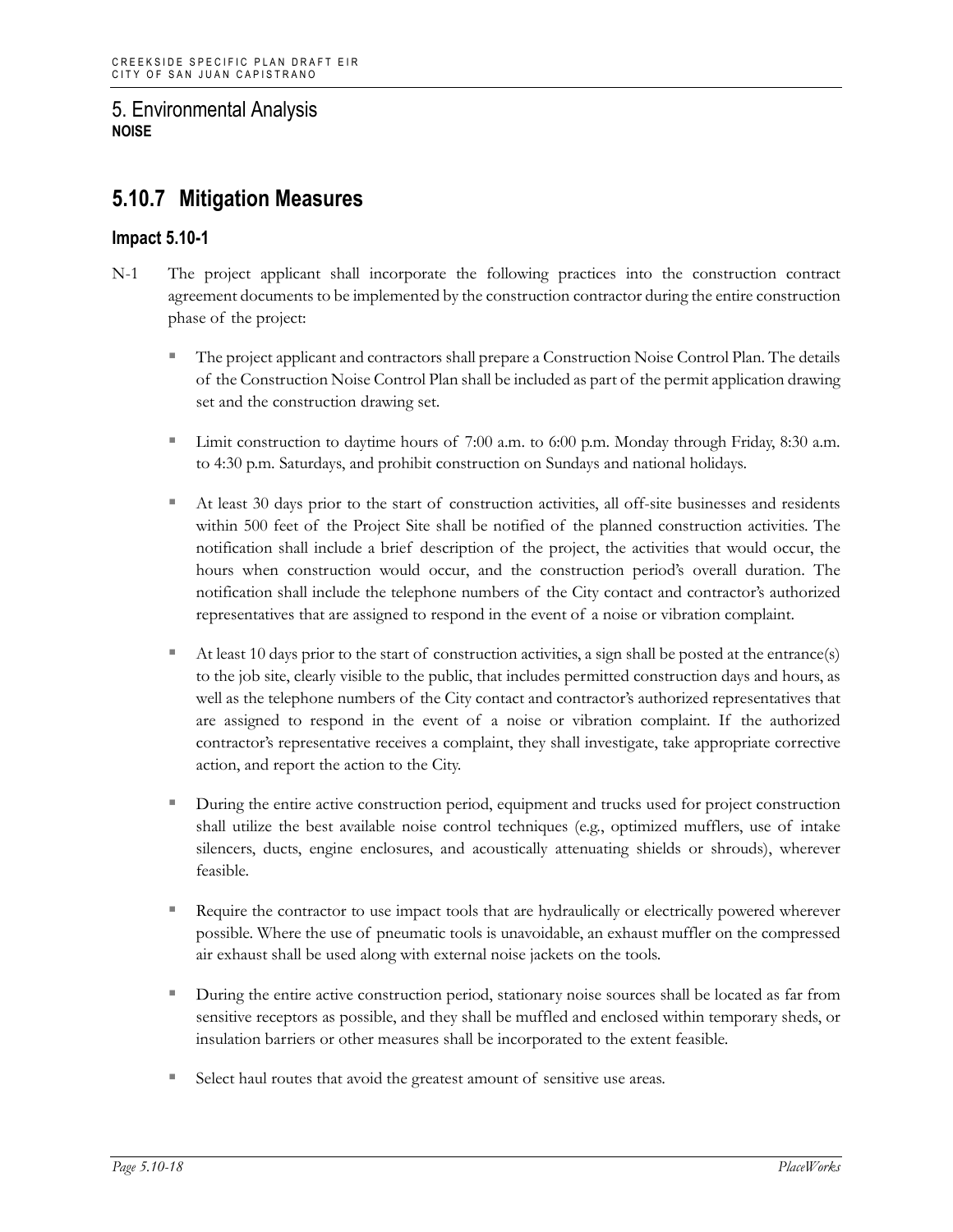- $\blacksquare$  Signs shall be posted at the job site entrance(s), within the on-site construction zones, and along queueing lanes (if any) to reinforce the prohibition of unnecessary engine idling. All other equipment shall be turned off if not in use for more than 5 minutes.
- During the entire active construction period and to the extent feasible, the use of noise-producing signals, including horns, whistles, alarms, and bells, shall be for safety warning purposes only. The construction manager shall use smart back-up alarms, which automatically adjust the alarm level based on the background noise level, or switch off back-up alarms and replace with human spotters in compliance with all safety requirements and laws.

## **5.10.8 Level of Significance After Mitigation**

Mitigation Measure N-1 would minimize and reduce construction noise to the degree feasible, through the use of best available control technology, scheduling, noticing, location of equipment, and shielding for the duration of the construction period. However, because the reduction from the mitigation measure cannot be quantified, construction noise impacts would remain significant and unavoidable.

# **5.10.9 References**

Airnav, LLC. 2019. Airport Information. Accessed April 16, 2020. http://www.airnav.com/airports.

- California Department of Transportation (Caltrans). 2013, September. *Technical Noise Supplement ("TeNS")*.
- California Department of Transportation (Caltrans). 2017. *Traffic Volumes, Route 5*. Accessed April 14, 2020. https://dot.ca.gov/programs/traffic-operations/census/traffic-volumes/2017
- Federal Highway Administration (FHWA). 2006, August. *Construction Noise Handbook*.
- Federal Transit Administration (FTA). 2018, September. *Transit Noise and Vibration Impact Assessment*.
- Governor's Office of Planning and Research. 2017. *State of California General Plan Guidelines*.
- Harris, Cyril M. 1998. *Handbook of Acoustical Measurements and Noise Control*. 3rd edition. Woodbury, NY: Acoustical Society of America.
- San Juan Capistrano, City of. 1999, December. San Juan Capistrano General Plan Noise Element. Accessed April 16,2020. http://sanjuancapistrano.org/Departments/Development-Services/Planning-Zoning/General-Plan
- San Juan Capistrano, City of. October, 2019. San Juan Capistrano Municipal Code. Accessed April 16, 2020. http://www.qcode.us/codes/sanjuancapistrano/

Urban Crossroads. March, 2020. *Creekside Traffic Impact Analysis*.